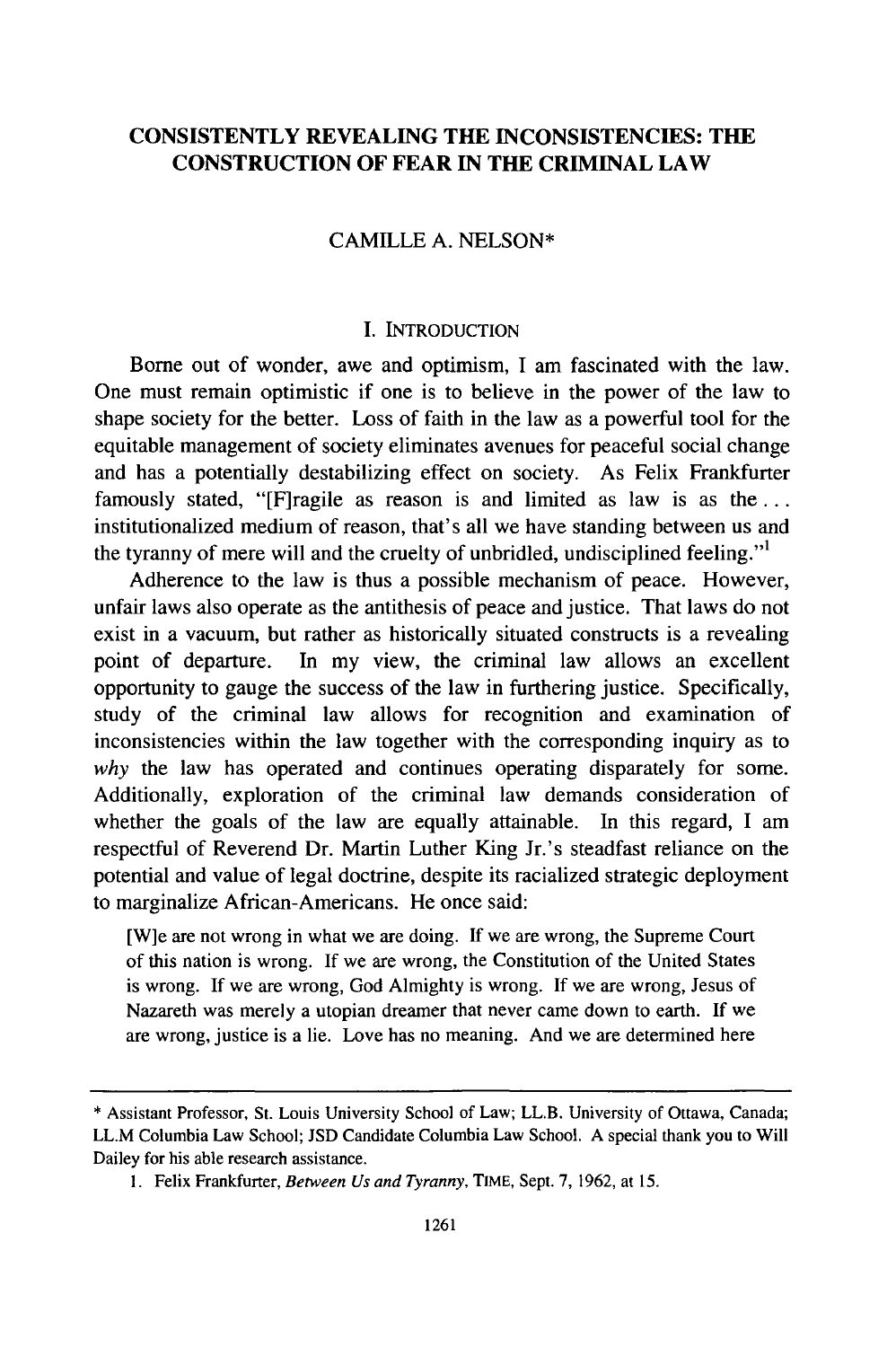in Montgomery to work and fight until justice runs down like water and righteousness like a mighty stream.<sup>2</sup>

This insistence that law be used in the most appropriate manner in which to ensure justice is, perhaps, a naive insistence that those constructing the law be honest in their motivations, biases, conflicts and investments. That the law does not have an organic existence separate and apart from those that generate it belies the constructedness of legal doctrine. Law's imperfections reflect our own. Accordingly, despite classical formulations of the scientific method,<sup>3</sup> at its core, law is a *social* science. It is a construct defined, nuanced and manipulated within greater fora, which are also societal creations. In this way, the legal profession maintains its monopoly over doctrine and its generation.

While my main goal in teaching Criminal Law is to ensure that my students develop an understanding of the operation of criminal law doctrine, I also seek, as part of my pedagogical approach, to reveal the constructedness of doctrine, despite the fact that such revelation is often unsettling. Post-colonial and post-modem scholars have acknowledged the tensions and potential unraveling of the subject, or doctrine, once its human creation is acknowledged and problematized.<sup>4</sup> As scholars Patrick Williams and Laura Chrisman have stated:

If texts exist in what ... one could call a dialectical relationship with their social and historical context-produced by, but also productive of, particular forms of knowledge, ideologies, power relations, institutions and practicesthen an analysis of the texts of imperialism has a particular urgency, given their implication in far-reaching, and continuing, systems of domination and economic exploitation. This involves an understanding of present circumstances as well as the ways in which these are informed by, perpetuate and differ from situations which preceded them ....<sup>5</sup>

Accordingly, the terrain on which discourse like law operates necessitates an appreciation of present circumstances as well as the ways in which contemporary legal issues are informed by, perpetuate and differ from the past.

<sup>2.</sup> Martin Luther King, Jr., Speech at MIA (Montgomery Improvement Association) Mass Meeting at Holt Street Baptist Church (Dec. 5, 1955), in 3 THE PAPERS OF MARTIN LUTHER KING, JR.: BIRTH OF A NEW AGE, DECEMBER 1955-DECEMBER 1956, at 73 (Clayborne Carson et al. eds., 1997).

<sup>3.</sup> *See* BERTRAND RUSSELL, A HISTORY OF WESTERN PHILOSOPHY 92-93 (14th ed. 1964). See generally E. BRIGHT WILSON, JR., AN INTRODUCTION TO SCIENTIFIC RESEARCH (1952); WILHGELM WINELBAND, A HISTORY OF PHILOSOPHY (1958).

<sup>4.</sup> *See generally* BILL ASHCROFT ET AL., THE EMPIRE WRITES BACK: THEORY AND PRACTICE IN POST-COLONIAL LITERATURES (1989); PAST THE LAST POST: THEORIZING POST-COLONIALISM AND POST-MODERNISM (Ian Adam & Helen Tiffin eds., 1990); EDWARD W. SAID, 0RIENTALISM (1978); GAYATRI CHAKRAVORTY SPIVAK, THE POST-COLONIAL CRITIC: INTERVIEWS, STRATEGIES, DIALOGUES (Sarah Harasym ed., 1990).

<sup>5.</sup> COLONIAL DISCOURSE AND POST-COLONIAL THEORY: A READER 4 (Patrick Williams & Laura Chrisman eds., 1994) [hereinafter COLONIAL DISCOURSE].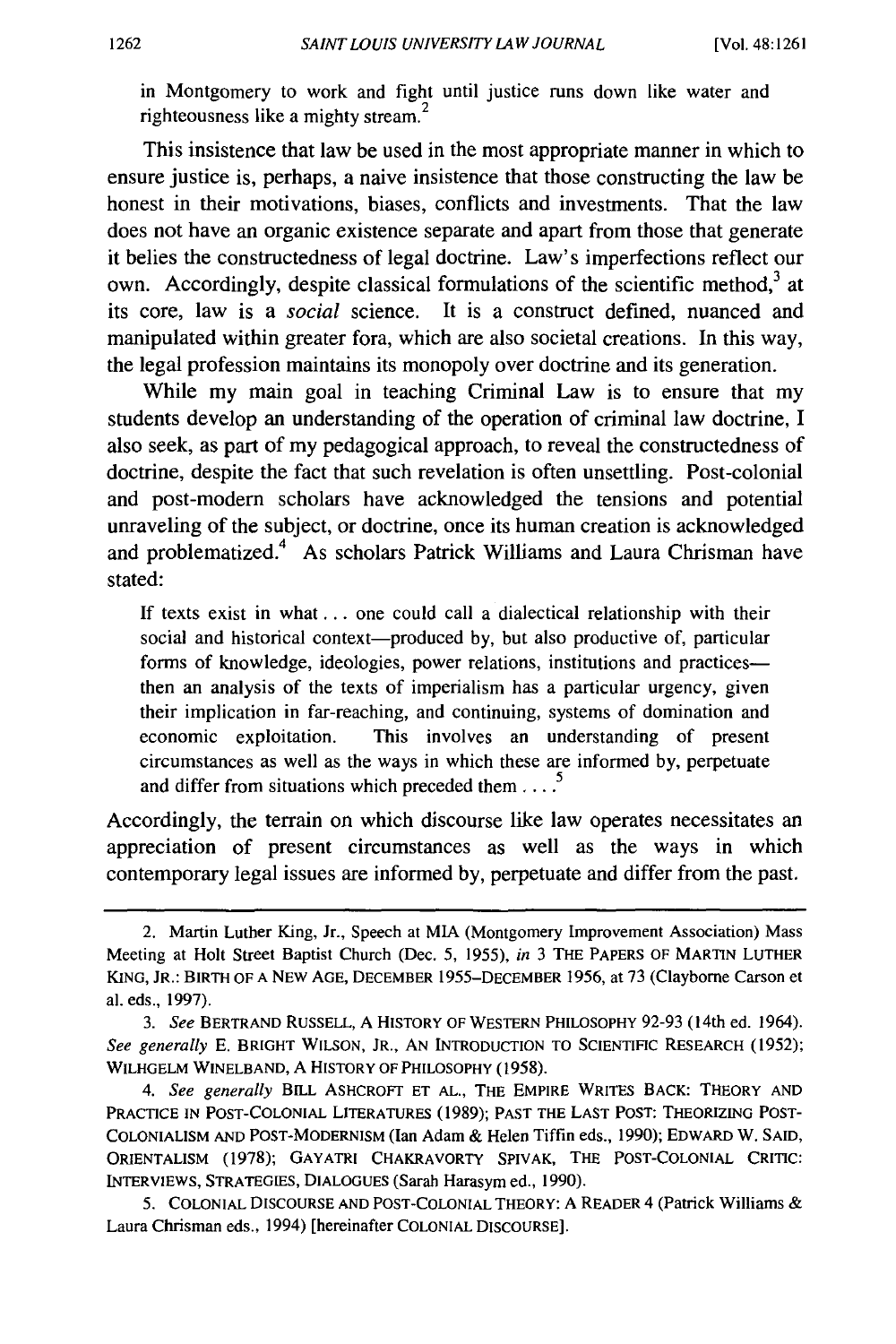Law, like life, is experienced and interpreted through the prism of our subjective realities. Our realities are informed by our identities and the situatedness along multiple axes of existence. As scholars Vijay Mishra and Bob Hodge have elaborated, because the subject is historical, this is the point at which it is possible to connect post-colonial doctrine to the post-modem subject. They write, "[i]f for postmodernism the object of analysis is the subject as defined by humanism, with its essentialism and mistaken historical verities, its unities and transcendental presence, then for post-colonialism the object is the imperialist subject, the colonized as formed by the processes of imperialism."<sup>6</sup>

As a progressive Black female law professor in America,<sup>7</sup> who cares deeply about issues relating to the constructedness and ascription of identity, ${}^{8}$  I encounter and engage the law from a particular subject position.<sup>9</sup> Accordingly, to my mind, the law can never be neutral for the law never exists separate and apart from society and the individuals of which it is composed. To situate law within the post-colonial and post-modern is intuitive to me—to name it as such is not.

Instead, for pedagogical purposes, I prefer to have the students reach their own conclusions about the illusive neutrality of the law and our frail attempts to remove ourselves and claim a disinterested position in the analysis of legal opinions. I do not purport to deliver the TRUTH to my students. Instead, I prefer that students contemplate how the ripples of the law, which we study together, are consequences of undercurrents just beneath the surface of the law. It is my hope that students engage with the undercurrents and reach their conclusions about their salience. Of course, there is much beneath the surface

8. I have described such externally defined identity elsewhere as "ascribed otherness." Ascribed otherness "delineate[s) the fact that there are consequences that flow from how we are perceived and interpreted by the observer." Camille A. Nelson, *Breaking the Camel's Back: A Consideration of Mitigatory Criminal Defenses and Racism-Related Mental Illness,* 9 MICH. J. RACE & L. 77, 92 n.74 (2003). It describes the "process of interpretation ... based not only on one's self-conceptualization and performance of identity, but on how others perceive one's identity and performance-this is the 'what one is thought to be' reference point." *Id.* 

9. For elaboration on subject-matter positionality as it impacts upon writing in the legal academy, see CYNTHIA LEE, MURDER AND THE REASONABLE MAN: PASSION AND FEAR IN THE CRIMINAL COURTROOM 4 (2003).

<sup>6.</sup> Vijay Mishra & Bob Hodge, *What is Post(-)colonialism?, in* COLONIAL DISCOURSE, *supra* note 5, at 281.

<sup>7.</sup> In keeping with post-modem scholars' insistence on the limitations of the universal, I foreground my identity to highlight the conflict between our self-identification and simultaneous constructedness-no position is neutral. Specifically, as a Jamaican-Canadian within the United States of America, I am racialized as African-American. In Canada, I am othered as West Indian. In Jamaica, I am interpreted alternatively as Kingstonian or "foreign." Similarly, in the United States, I am interpreted as progressive or liberal, while in Canada I am usually interpreted as moderate to slightly left thereof. Context is everything.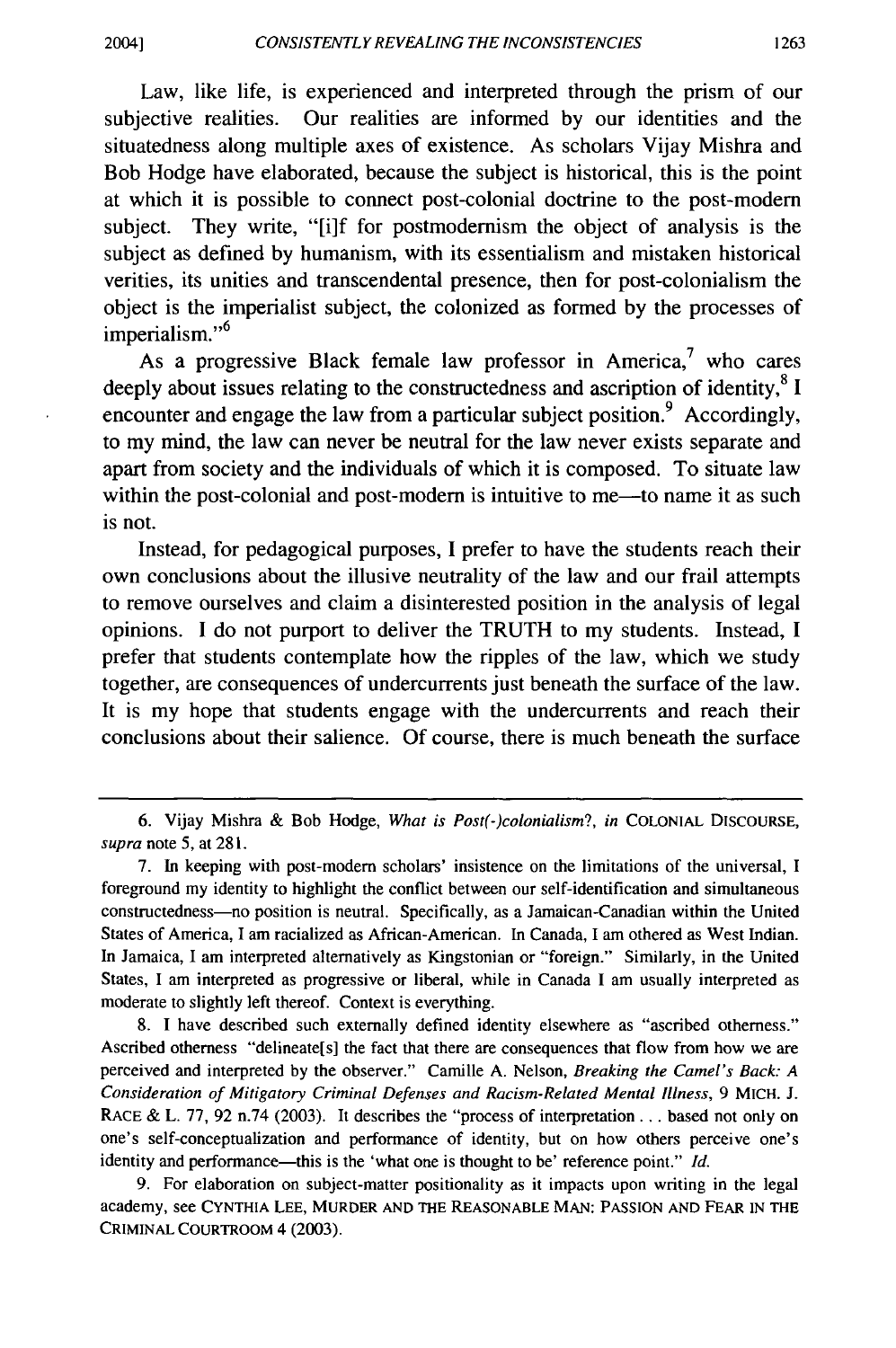of the law-politics, economics, history, and identity constructs are but a few of the currents which, together with the depth of the record, the skill of the advocacy and the quality of the briefs or pleadings impact upon the courts' ability to craft just law.

For purposes of this essay, I will focus upon my attempts to have Criminal Law students problematize the criminal law reasonable person. For illustrative purposes, I will focus upon two areas in the criminal law, rape and selfdefense, in which the inconsistency, if not the irrationality, of the use of the reasonable person reveals the undercurrents of negative associations of both gender and racial identity constructs. Part II will briefly discuss the reasonable person standard as it is used in the criminal law. Part III uses the *People v.*   $Goetz^{10}$  case, the quintessential articulation of the reasonable person standard in self-defense claims, as a counterpoint for analysis of the articulation of reasonable fear. Part IV will focus the lens on the construction of fear in rape cases as exemplified by *State v. Alston,* <sup>11</sup> a leading case typically studied by first-year law students.<sup>12</sup> In conclusion, I explore the possibility that rules flowing from these doctrines are incoherent, inconsistent and exactly the opposite of what they should be. Indeed, the rules demonstrate the challenges to alienated subjects constructed as "other" within the confines of a society that is not so post-colonial after all.

By consistently exposing these types of inconsistencies in class, I encourage the students to attempt a rationalization of the definition of fear in rape cases with the definition of fear in self-defense. I ask that they query whether there is more at work in the judicial decision-making processes of these doctrines than was generated by zealous counsel. They often query the role of perspective—we do not pretend that these decisions were made in a vacuum and that the victim's, defendant's, judge's or juror's race, gender, class, culture, religion or sexual orientation is irrelevant to the legal dispute. Whatever the outcome of the students' consideration, I hope to reveal that behind the dichotomous treatment and incoherence lurks creativity, perspective and power in the guise of precedential neutrality. Specifically, my pedagogical

IO. 497 N.E.2d41 **(N.Y.** 1986).

I I. 312 S.E.2d 470 (N.C. 1984).

<sup>12.</sup> I recognize that many schools or law professors choose not to teach rape in the first-year law school curriculum for various reasons. I have decided to attempt a compromise of sorts-I abandon my typical Socratic approach to the Criminal Law course and instead lecture through the case law, statutes and Model Penal Code. Additionally, I do not include hypotheticals involving sexual violence on the examinations. I will occasionally, however, ask an elemental multiple choice question relating to a rape provision or to information conveyed on the subject matter by guest speakers. *See generally* Kate E. Bloch, *A Rape Law Pedagogy,* 7 YALE J.L. & FEMINISM 307 (1995); Susan Estrich, *Teaching Rape Law,* 102 YALE L.J. 509, 510-11 (1992); Kevin C. McMunigal, *Reducing the Risks and Realizing the Rewards: An Approach to Teaching Rape Law,*  34 SAN DIEGO L. REV. 519 (1997); James J. Tomkovicz, *On Teaching Rape: Reasons, Risks, and Rewards,* 102 YALEL.J. 481 (1992).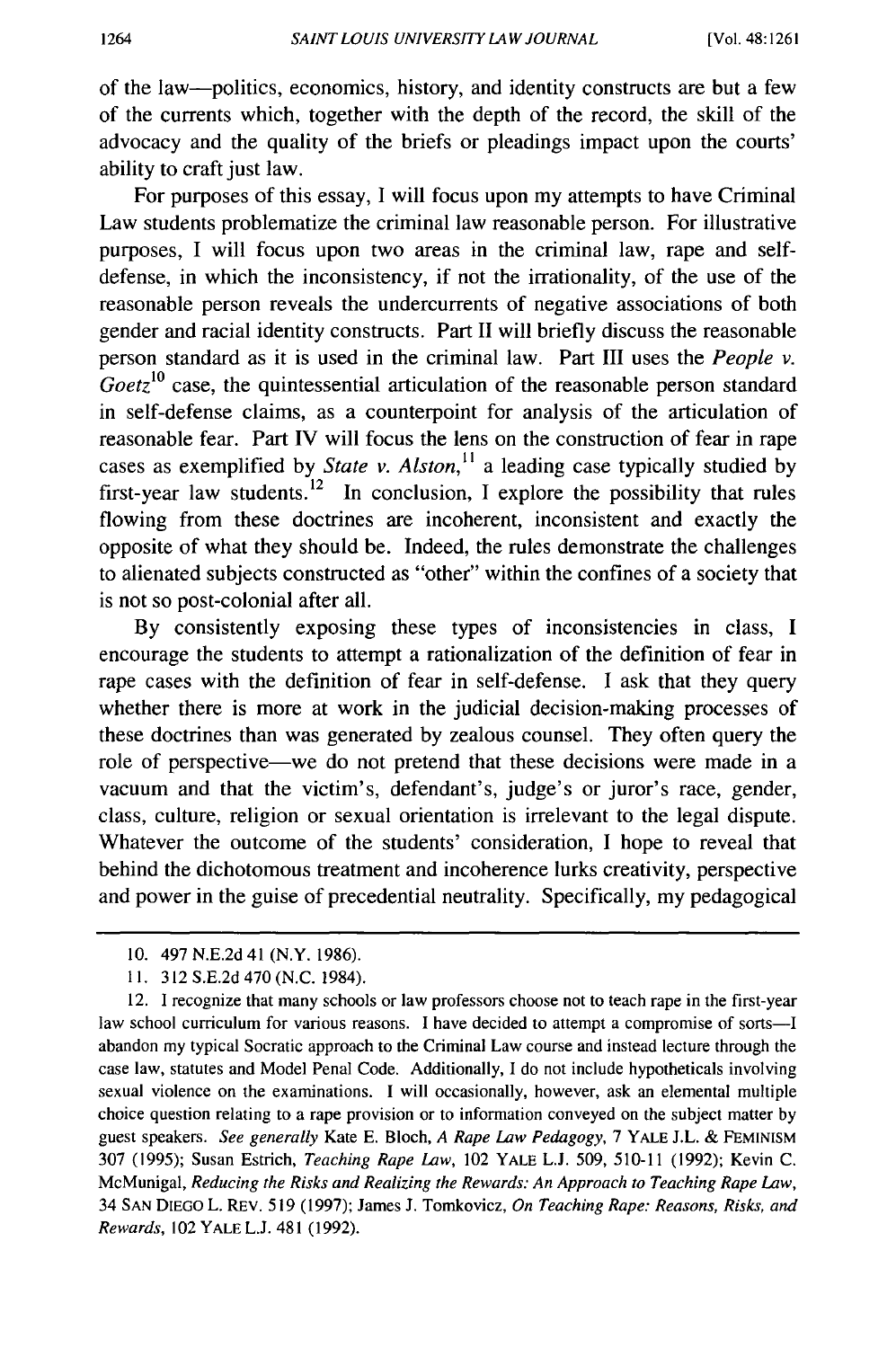orientation encourages doctrinal competence in addition to self-revelation of the normative constructs driving legal decision-making and *stare decisis.* 

## II. THE REASONABLE PERSON IN BRIEF

*Law reflects but in no sense determines the moral worth of a society. The values of a reasonably just society will reflect themselves in a reasonably just law.* . . . *The values of an unjust society will reflect themselves in an unjust law. <sup>13</sup>*

Many legal rules engage the hypothetical "reasonable person" as a benchmark for judgment about the criminal culpability of an accused.<sup>14</sup> Typically, if the reasonable person would have behaved as the accused did, then the accused is worthy of mitigation or exoneration. The standard is applied differently in the context of rape law, as the reasonable person standard is geared to the behavior of the victim, not the accused.

It is important to consider the concept of the "reasonable person," or what used to be called the "ordinary man" and its antecedent the "reasonably prudent man." "Jurists have struggled for centuries to identify the 'reasonable person."<sup>15</sup> The reasonable person has been articulated as that which represents the best of us, as "an ideal, ... the embodiment of all those qualities which we demand of the good citizen."<sup>16</sup> Definitionally, the reasonable person test prevents slippage of the objective standard into the realm of idiosyncrasy. Rather, this objective test is designed in order to encourage some normative baseline behavior. Some jurists have even articulated an aspirational tone for such standards. Indeed, Chief Justice Lord Coleridge remarked in *The Queen v. Dudley and Stephens* 17 that:

15. JOSHUA DRESSLER, UNDERSTANDING CRIMINAL LAW§ 10.04[D][2][d], at 131 (3d ed. 2001).

<sup>13.</sup> GRANT GILMORE, THE AGES OF AMERICAN LAW 110-11 (1977) (paraphrasing Justice Holmes).

<sup>14.</sup> Indeed, this standard is not simply relevant to criminal law, but is to be found throughout legal discourse. In the realm of the criminal law, however, the reasonable person is the foundational concept for criminal negligence assessments and features wherever there is an objective test, i.e. provocation, self-defense, necessity, duress and rape doctrine, to name but a few instances of its relevance.

<sup>16.</sup> *Id.* § 10.04[DJ[2][d], at 131-32 (citing A.P. HERBERT, MISLEADING CASES IN THE COMMON LAW 12 (1930)). Compare Nadine Klansky, Comment, *Bernard Goetz, A 'Reasonable Man': A Look at New York's Justification Defense,* 53 BROOK. L. REV. 1149, 1168 (1988). "The truly reasonable man is that sort of perfect being whom one will be hardpressed ever to encounter-let alone relate to. Clearly, no such animal exists who is capable of such flawless restraint that the most seemingly provocative acts would be easily ignored and left unretaliated against." *Id.* 

<sup>17. 14</sup> Q.B.D. 273 (1884).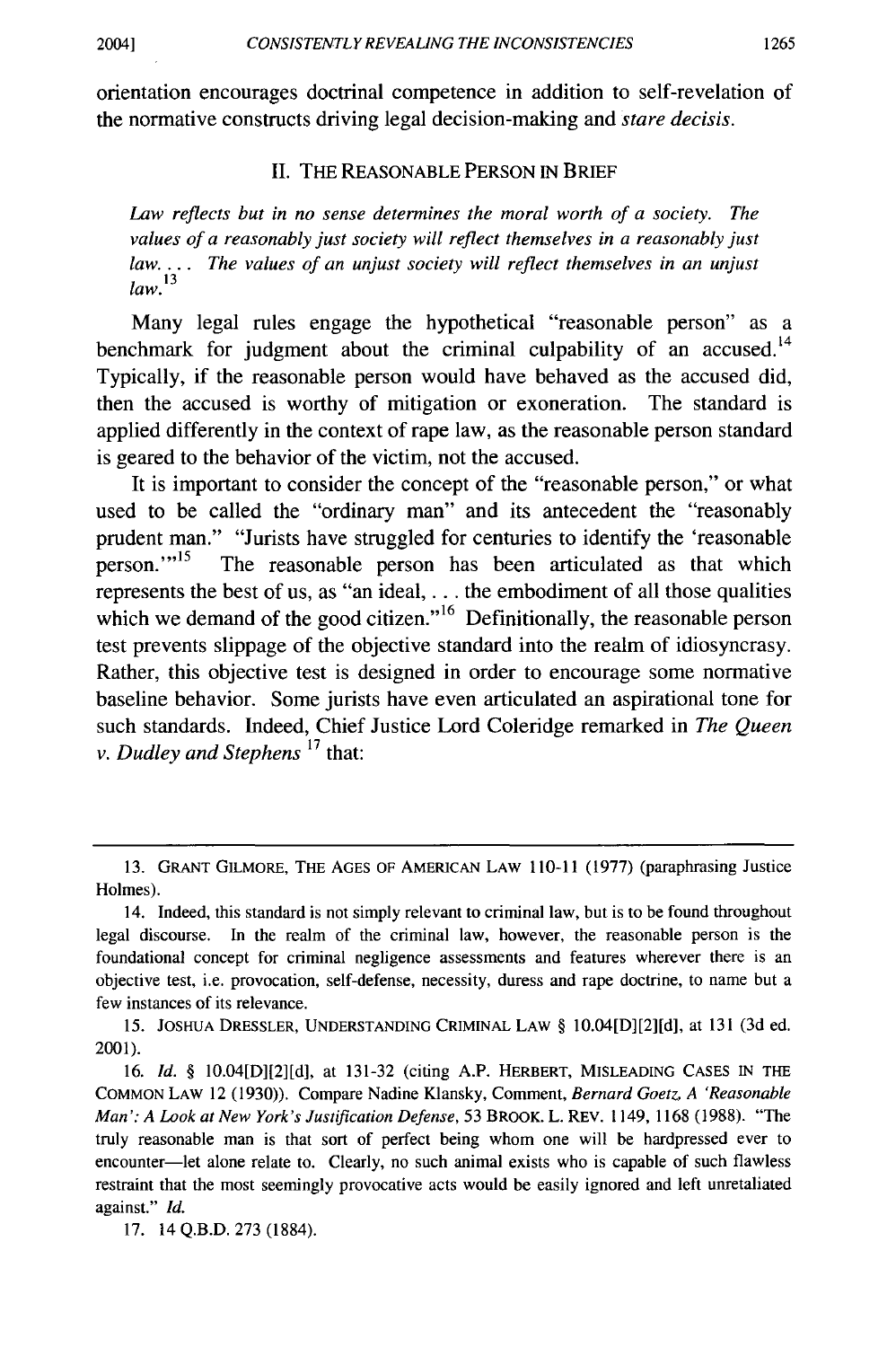[w]e are often compelled to set up standards we cannot reach ourselves, and to lay down rules which we could not ourselves satisfy. But a man has no right to declare temptation to be an excuse, though he might himself have yielded to it, nor allow compassion for the criminal to change or weaken in any manner the legal definition of the crime.<sup>18</sup>

As social sensitivity to gender-equity progressed, this objective test was renamed the "reasonable person." However, when the legal term of art called the "reasonable person" was initially introduced, it was still written about men, by men.<sup>19</sup> Thus, criticism of the objective standard centers on the charge that the content and character of the "reasonable person" test has not changed and is still, essentially, the reasonable White man in disguise. The application of the reasonable person test has meant that those outside the original contemplation of the objective test—the poor, women, racial and ethnic minorities, lesbians, gays, bisexuals and transgendered individuals—have been evaluated against a standard that was not designed with them in mind and that neither reflects their experiences, nor realities.  $\frac{1}{20}$  Accordingly, the test has been criticized as unable to respond to individual social realities and for superimposing a notion of abstract equality where systemic inequality is the norm.<sup>21</sup>

The necessity of subjectivizing the objective test has been recognized as in the interest of justice.<sup>22</sup> Accordingly, the defendant's conduct is increasingly to be compared to a subjectivized reflection of the accused that incorporates mental and physical characteristics of the defendant, as well as relevant personal life experiences.<sup>23</sup> Inconsistent subjectivization, however, plagues the use of this standard. As will be demonstrated below, often the construction of the reasonable person is in conformity with prevailing social norms, even biased norms. Therefore, the reasonable person takes on the hallmarks of injustice by reflecting the very imperfections and idiosyncrasies against which

<sup>18.</sup> *Id.* at 288.

<sup>19.</sup> *See, e.g.,* LEE, *supra* note 9, at 203-25; Toni Lester, *The Reasonable Woman Test in Sexual Harrassment Law-Will It Really Make a Difference?,* 26 IND. L. REV. 227, 233 (1993); Camille A. Nelson, *(En)raged or (En)gaged: The Implications of Racial Context to the Canadian Provocation Defence,* 35 U. RICH. L. REV. 1007, 1025 (2002); Meri 0. Triades, Student Article, *Finding a Hostile Work Environment: The Search for a Reasonable Reasonableness Standard,* 8 WASH. & LEE RACE & ETHNIC ANCESTRY **L.J.** 35 (2002).

<sup>20.</sup> Nelson, *supra* note 19, at 1025-26 (citing Joanne St. Lewis & Shelia Galloway, *Reforming the Defence of Provocation,* in ONTARIO WOMEN'S DIRECTORATE 11-12 (1994)).

<sup>21.</sup> *See* Sue Bandalli, *Provocation-A Cautionary Note,* 22 J.L. & SoC'Y 398, 402-05 (1995); Dolores A. Donovan & Stephanie M. Wildman, *ls the Reasonable Man Obsolete? A Critical Perspective on Self-Defense and Provocation,* 14 LOY. L.A. L. REv. 435 (1981); Nelson, *supra* note 19, at 1026 (citing ISABEL GRANT ET AL., THE LAW OF HOMICIDE§ 6.2(b), at 6-12 to 6-14 (1994)).

<sup>22.</sup> DRESSLER, *supra* note 15, § 10.04[D][2][d], at 132.

<sup>23.</sup> *Id.*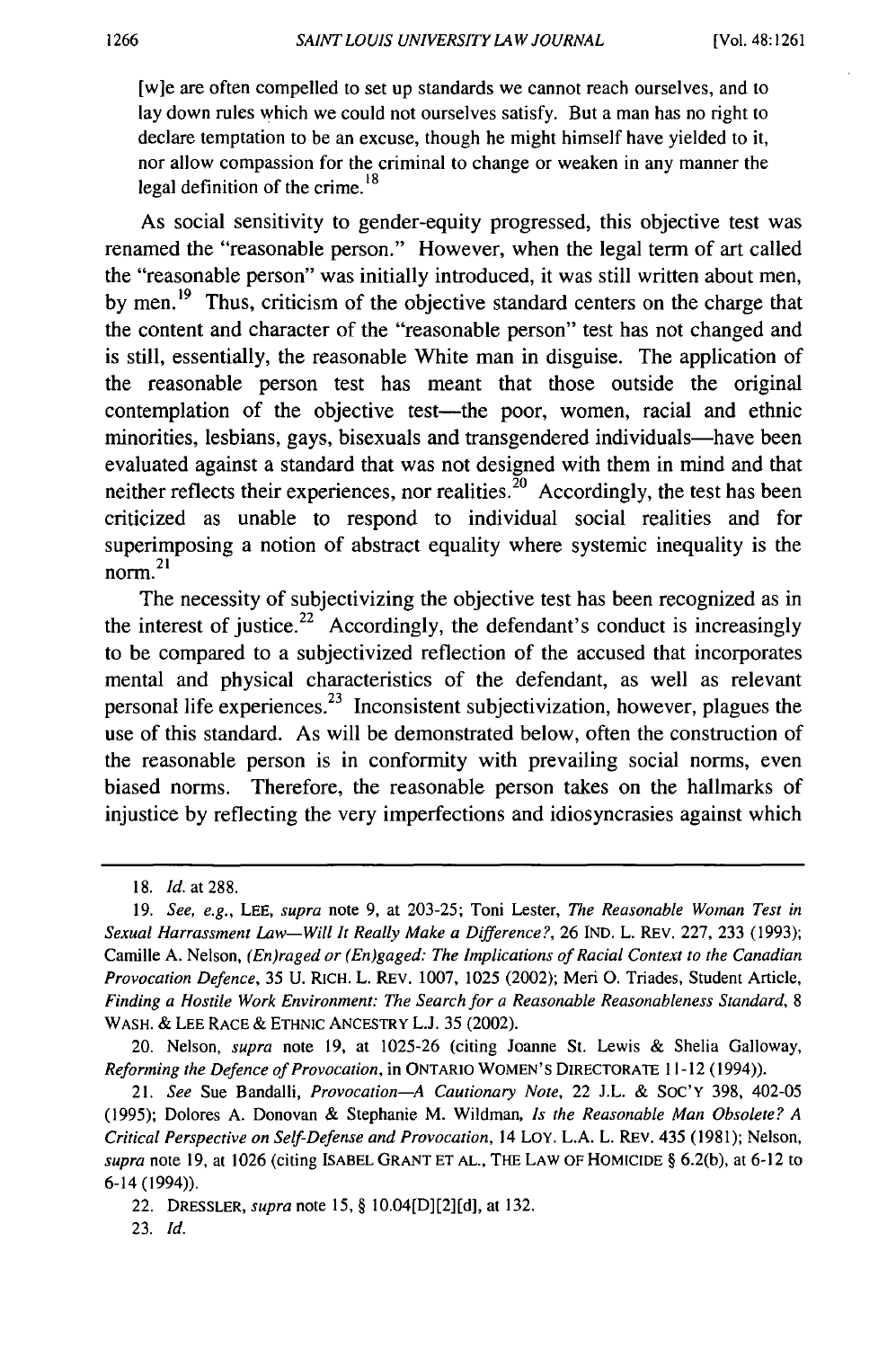this objective standard was designed to mitigate. The examples used in this essay, derived from the *Goetz* and *Alston* cases, demonstrate the inconsistent analysis of reasonable fear in the doctrine of self-defense and rape. Such dichotomous application of an objective test reveals the challenges posed by societal constructions of race and gender as they are played out on the legal terrain.

## III. GOETZ AND BEYOND

*Journalists, politicians, and other opinion leaders foster fears about particular groups of people both by what they play up and what they play down. Consider Americans' fears of {B]lack men. These are perpetuated by the excessive attention paid to dangers that a small percentage of African-American men create for other people, and by a relative lack of attention to dangers that a majority of* {BJ *lack men face themselves. <sup>24</sup>*

Every state in the United States recognizes self-defense against the use of force, including deadly force for self-preservation.<sup>25</sup> The elements of selfdefense entitle a non-aggressor to use "force upon another if he *reasonably*  believes that such force is necessary to protect himself from imminent use of unlawful force" by the aggressor. 26 "[H]owever, *deadly* force is only justified in self-protection if the actor reasonably believes that its use is necessary to prevent imminent and unlawful use of *deadly* force by the aggressor."<sup>27</sup> Additionally, there are often requirements that a person not use deadly force against an aggressor if he knows that he has a safe avenue of retreat available.

It is important to note that there are three overarching overlays at work in the doctrine. The first theme is that of necessity, which specifies that force should not be used against an aggressor unless, and only to the extent, that such force is necessary.<sup>28</sup> The overlay of proportionality dictates that a person is not justified in using force that is excessive in relation to the force threatened. For instance, this theme would prevent the use of deadly force in response to a non-deadly attack.<sup>29</sup> The final overlay is particularly important with regard to the *Goetz* case as it specifies that the need for self-defense must originate from reasonable appearances, not subjective yet unreasonable interpretations of reality.<sup>30</sup> Accordingly, self-defense is unavailable to defendants who respond with violence while laboring under an honest but

<sup>24.</sup> BARRY GLASSNER, THE CULTURE OF FEAR: WHY AMERICANS ARE AFRAID OF THE WRONG THINGS 109 (1999).

<sup>25.</sup> DRESSLER, *supra* note 15, § 18.0l[A], at 221.

<sup>26.</sup> *Id.§* 18.01[B], at 221 (emphasis added).

<sup>27.</sup> *Id.* 

<sup>28.</sup> *Id.§* 18.0l[C], at 222.

<sup>29.</sup> *Id.§* 18.0l[D], at 222.

<sup>30.</sup> DRESSLER, *supra* note 15, § 18.0l[E], at 222-23.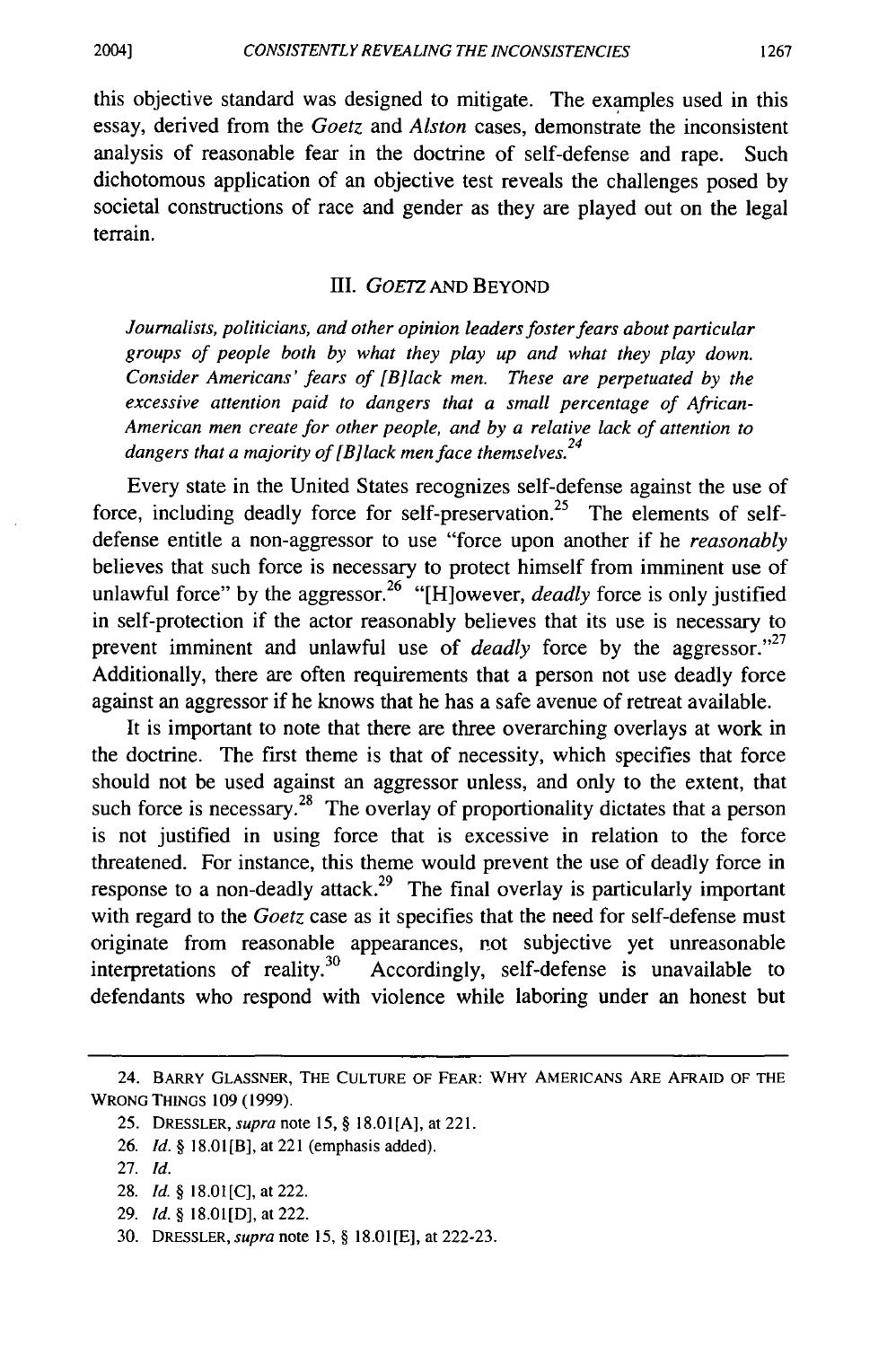unreasonable belief in the necessity for self-preservation. Equally important for our analysis of *Goetz* is the first rule that an aggressor is disentitled from claiming self-defense.<sup>31</sup> Consideration of these criteria for the operation of a valid claim of self-defense assists Criminal Law students in their assessment of the following facts from the Court of Appeals of New York decision in *People v. Goetz. <sup>32</sup>*

In the afternoon of December 22, 1984, Troy Canty, Darryl Cabey, James Ramseur, and Barry Allen boarded an express subway train in the Bronx and headed south towards Manhattan. The four youths rode together near the back of the seventh subway car. Two of the four youths, Ramseur and Cabey, had screwdrivers inside their coats, which they said were to be used to break into video machine coin boxes.<sup>33</sup>

Bernhard Goetz boarded this subway train in Manhattan and took a seat towards the rear of the same car occupied by the youths. Goetz was carrying an unlicensed .38 caliber pistol with five rounds of ammunition in a waistband holster. Canty approached Goetz, possibly with Allen beside him, and stated, "give me five dollars." Neither Canty nor any of the other youths displayed a weapon. Goetz responded by standing up, pulling out his handgun and firing four shots in rapid succession. The first shot hit Canty in the chest; the second struck Allen in the back; the third went through Ramseur's arm and into his left side; the fourth was fired at Cabey, who was then standing in the comer of the car, but missed, deflecting instead off of a wall of the conductor's cab. After surveying the scene around him, Goetz approached Cabey who was sitting on the end bench of the car and said, "You seem to be [doing] all right; here's another," and fired the last of five shots.<sup>34</sup> The bullet entered the rear of Cabey's side and severed his spinal cord.<sup>35</sup>

All but two of the other passengers fled the car when the shots were fired or immediately thereafter. The conductor, who had been in the next car, heard the shots and instructed the motorman to radio for emergency assistance. The

<sup>31.</sup> As one author states:

The struggle between passion and reason in the law of self-defense is played out against a background of shared, albeit vague, assumptions about the contours of the defense. First, in order to be properly resisted, an attack must be *imminent.* Further, the defender's response must be both *necessary* and *proportional* to the feared attack. And finally, the defender must act with the *intention* not of hurting the victim per se, but of thwarting the attack. There is no statute or authoritative legal source that expresses this consensus, but lawyers all over the world would readily concur that these are the basic, structural elements of a valid claim of self-defense.

GEORGE P. FLETCHER, A CRIME OF SELF-DEFENSE: BERNHARD GOETZ AND THE LAW ON TRIAL 19 (1988).

<sup>32. 497</sup> N.E.2d 41 **(N.Y.** 1986).

<sup>33.</sup> *Id.* at 43.

<sup>34.</sup> *See* FLETCHER, *supra* note 31, at I, 5.

<sup>35.</sup> *Goetz,* 497 N.E.2d at 43.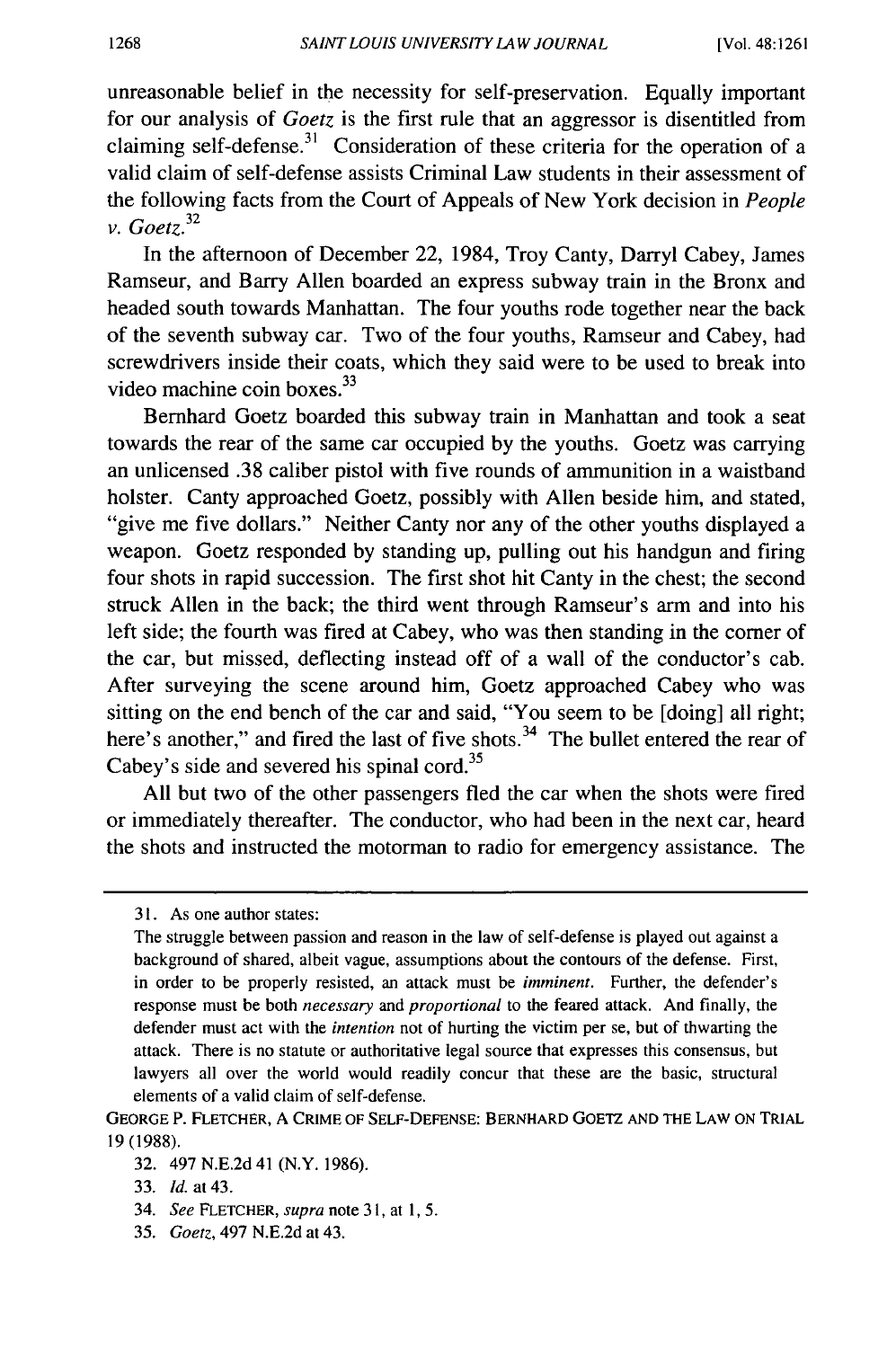conductor then went into the car where the shooting had taken place. He found Goetz sitting on a bench, three injured youths lying bleeding on the floor, one youth slumped against a seat, and two women passengers who had taken cover also lying on the floor. Goetz told the conductor that the four youths had "tried to rip him off." While the conductor was aiding the youths, Goetz jumped onto the tracks and fled. Ramseur and Canty, initially listed in critical condition, fully recovered. Cabey was paralyzed and suffered some degree of brain damage. $36$ 

The normative currency of racialized self-defense claims is revealed by this case. Bernhard Goetz successfully claimed that his shooting of the four Black youths on the New York subway was justified as an act of self-defense. Deploying racialized imagery and playing on societal fears of Black men and youth, defense attorney Barry Slotnick consistently constructed the Black youths as racialized "others" who were deserving of the vigilante justice meted out to them. His relentless use of stereotypical terminology such as "savages," "predators of society" and "vultures" was a successful tactic in ensuring Goetz's acquittal.<sup>37</sup> Professor Armour, writing about Slotnick's defense tactics, writes:

In the end, Slotnick's ... covert appeal to racial fear may have had more impact on the jury precisely because it remained hidden behind innuendo and suggestion. It spoke to that side of jurors' personality that they could not confront directly. Paradoxically, Slotnick may have gained more from not [explicitly playing on the racial factor] than from bringing the racial issue out into the open. Openly talking about racial fear in the courtroom might have helped the jury to deal more rationally with their own racial biases. $38$ 

Race norms tend to support claims of self-defense made by individuals who have killed or injured men of color.<sup>39</sup> In the realm of racialized selfdefense claims, as articulated largely by Whites against people of color, the common tendency is to draw on prevailing social norms situating Black men, in particular, as overly violent, dangerous and possessing super-human strength. By stooping to the lowest common denominator—the stereotypical construction of Black men and youth as problematic-the reasonable person standard in the *Goetz* case is loaded with society's historical baggage and biases.<sup>40</sup>

<sup>36.</sup> *Id.* at 43-44.

<sup>37.</sup> FLETCHER, *supra* note 31, at 206-08 (describing the deployment of racial imagery and the use of racial tactics by the defense to emphasize the racial identity of the four Black youths shot by Bernhard Goetz).

<sup>38.</sup> JODY DAVID ARMOUR, NEGROPHOBIA AND REASONABLE RACISM: THE HIDDEN COSTS OF BEING BLACK IN AMERICA 146 ( 1997) ( citing FLETCHER, *supra* note 31, at 208).

<sup>39.</sup> CYNTHIA LEE, *supra* note 9, at 137-74.

<sup>40.</sup> *Id.*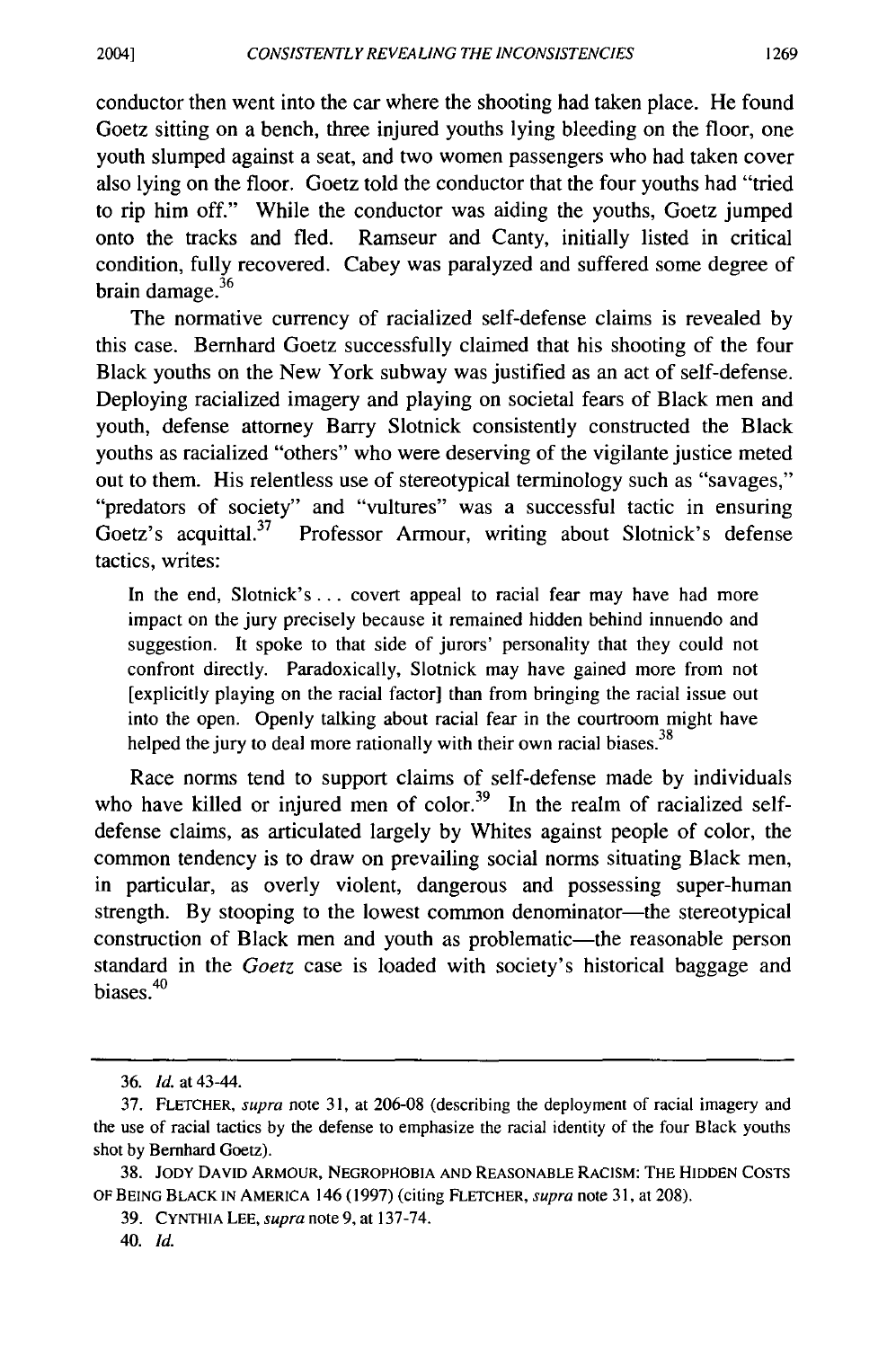In articulating the theory of "double-consciousness," famous African-American scholar-activist W.E.B. DuBois analyzed this very issue. At a time when blaming the victim was explicit, racism in America was frequently described as the "Negro problem."41 This transference prompted DuBois to ruminate, "How does it feel to be a problem?" He replied, "I answer seldom a word. And yet, being a problem is a strange experience.<sup> $42$ </sup> DuBois further stated:

[T]he Negro is a sort of seventh son, born with a veil, and gifted with secondsight in this American world,—a world which yields him no true selfconsciousness, but only lets him see himself through the revelation of the other world. It is a peculiar sensation, this double consciousness, this sense of always looking at one's self through the eyes of others, of measuring one's soul by the tape of a world that looks on in amused contempt and pity. One ever feels his two-ness,—an American, a Negro; two souls, two thoughts, two unreconciled strivings; two warring ideals in one dark body, whose dogged strength alone keeps it from being torn asunder. $43$ 

Instead of the individual being the problem, being *cast* as the "other" in a hostile or indifferent world is the problem, especially when this perception becomes the norm and is deemed reasonable. Indeed, in overcoming the doctrinal impediment to an aggressor successfully using self-defense and in overcoming questions about proportionality and necessity (especially as they relate to his shooting of Cabey who had himself retreated to the back of the train), Bernhard Goetz was able to draw upon racialized norms which conflate Black masculinity with violence.<sup>44</sup> Such norms, which are both well-learned and automatic, include the stereotype of the Black man as criminal, which allows for the White accused to claim self-defense against alleged Black aggressors more easily by articulating a normatively reasonable, though racialized, basis for their fears.

In this way, the undercurrents of what Professor Jody Armour has termed "reasonable racism" legitimates the objective standard of reasonableness.<sup>45</sup> The Reasonable Racist believes that, even if his belief that Blacks are "prone

<sup>41.</sup> *See* w. E. BURGHARDT DuBOIS, THE SOULS OF BLACK FOLK 15-17 (1953). *See also*  GUNNAR MYRDAL, AN AMERICAN DILEMMA, at lxix (1944) (arguing that the Negro problem had become the American problem because of the deteriorating effects of racism upon the nation).

<sup>42.</sup> DUBOIS, *supra* note 41, at 15.

<sup>43.</sup> Id.at16-17.

<sup>44.</sup> According to Goetz, the look in the eyes of the Black youth before him suggested evil intentions. He stated:

I knew I had to pull the gun, but it was the look and now, you cannot understand this. It was his eyes were shiny. He had a smile on his face. He'll claim it was all a joke. If you believe that, I will accept that. When I saw the, the smile on his face and the shine, and the shine in his eyes, that he was enjoying this, I knew what they were going to do.

Klansky, *supra* note 16, at 1168 (citing the record).

<sup>45.</sup> ARMOUR, *supra* note 38, at 19-60.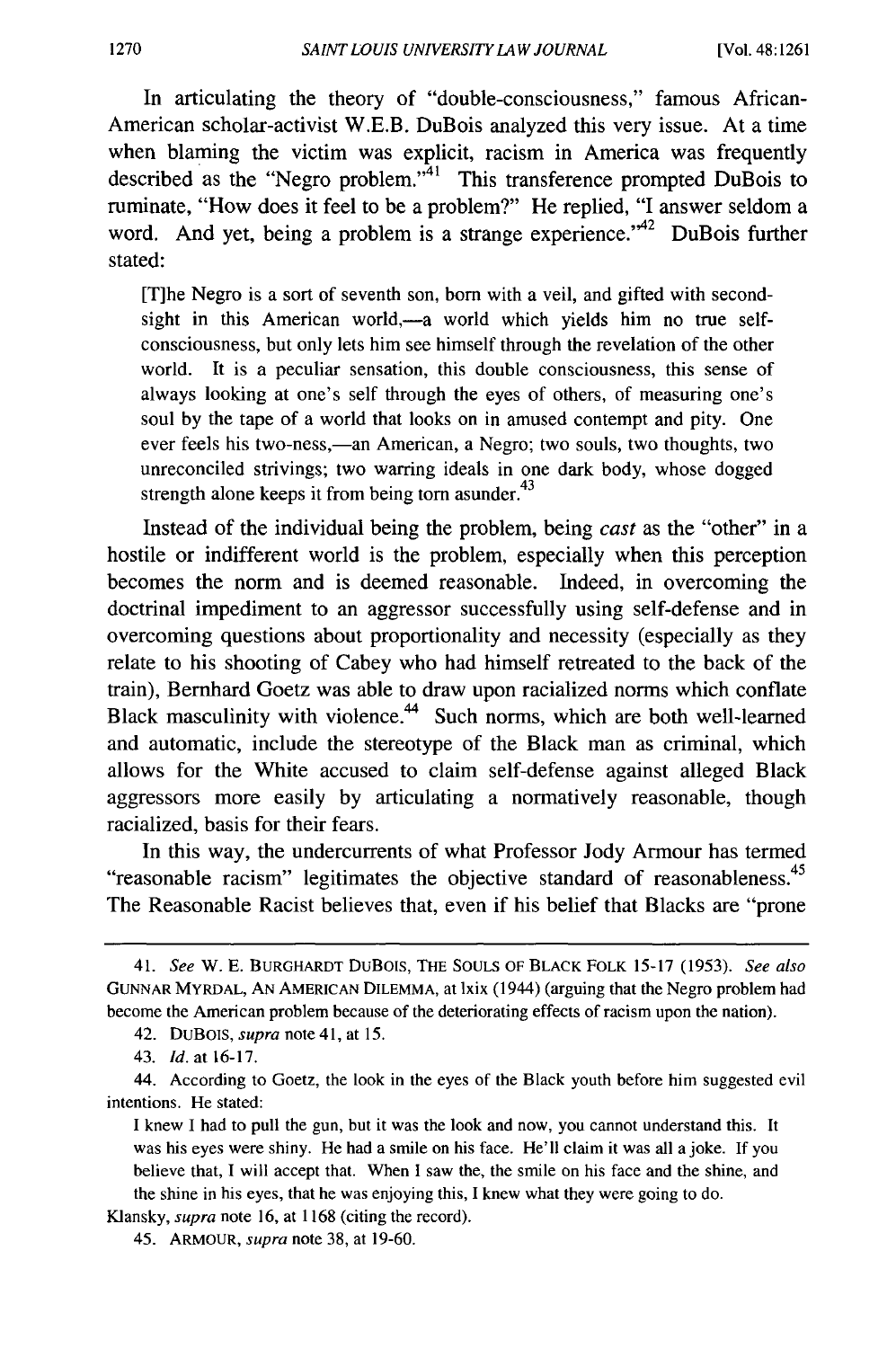to violence" is based on prejudice, this is excusable as most Americans share such racist views.<sup>46</sup> Accordingly, the reasonable racist asserts that an individual racist in a racist society cannot be condemned for expression of a "human frailty as ubiquitous as racism."<sup>47</sup> Professor Cynthia Lee notes:

In this society, Black and Latino men are stereotyped as violent criminals, gang members, and drug dealers. Because of these stereotypes, a man who kills a Black or Latino male may be perceived as having acted reasonably in self-defense even if he would be considered unreasonable had he killed a White man under similar circumstances. Less common, but equally problematic, are claims of self-defense asserted by individuals who use deadly force against unarmed Asian males in the mistaken belief that the victim knew martial arts.<sup>48</sup>

Unlike the battered woman<sup>49</sup> or the defendant asserting a cultural defense.<sup>50</sup> the claimant of racialized self-defense need not introduce expert testimony to overcome societal (mis)perceptions or stereotypes. Instead, these claimants rely upon and engage racialized societal norms to bolster their claims. Presumably, this is because the racism of the racialized self-defense claimant is "typical" and resonates with majoritarian notions of fear, response and power. Even Professor Fletcher, in his seminal book on the *Goetz* case, understands the power of the construction of fear-indeed, he himself conducts his analysis within this constructed otherness when he states:

A mythical figure is born—an unlikely avenger for the fear that both unites and levels all urban dwellers in the United States. . . . A common man had emerged from the shadows of fear. He shot back when others only fantasize their responses to shakedowns on the New York subways.

Like the Lone Ranger, the mysterious gunman subdues the criminals and disappears into the night. $51$ 

The construction of fear situates Goetz as the victim. Note, however, that the normative (mis)perceptions of fear do not similarly accrue to rape victims.

51. FLETCHER, *supra* note 31, at 2.

<sup>46.</sup> Jody D. Armour, *Race lpsa Loquitor: Of Reasonable Racists, Intelligent Bayesians, and Involuntary Negrophobes,* 46 STAN. L. REV. 781, 787 (1994).

<sup>47.</sup> *Id.* 

<sup>48.</sup> LEE, *supra* note 9, at 5-6.

<sup>49.</sup> *See* DR. LENORE WAKER, THE BATTERED WOMAN (1979); DR. LENORE WAKER, THE BATTERED WOMAN SYNDROME (2d ed. 1984); State v. Norman, 378 S.E.2d 8 (N.C. 1989); State v. Norman, 366 S.E.2d 586 (N.C. Ct. App. 1988); State v. Kelly, 478 A.2d 364 (NJ. 1984).

<sup>50.</sup> The cultural defense involves the invocation by criminal defendants or civil litigants of elements of their cultural background that they feel a court ought to take into account to reach a fair outcome. *See* ALISON DUNDES RENTELN, THE CULTURAL DEFENSE 5-7 (2004). Although courts usually exclude such evidence, Renteln argues that the cultural defense must have a place in the courtroom because "culture shapes the identity of individuals, influencing their reasoning, perceptions, and behavior." *Id.* at IO.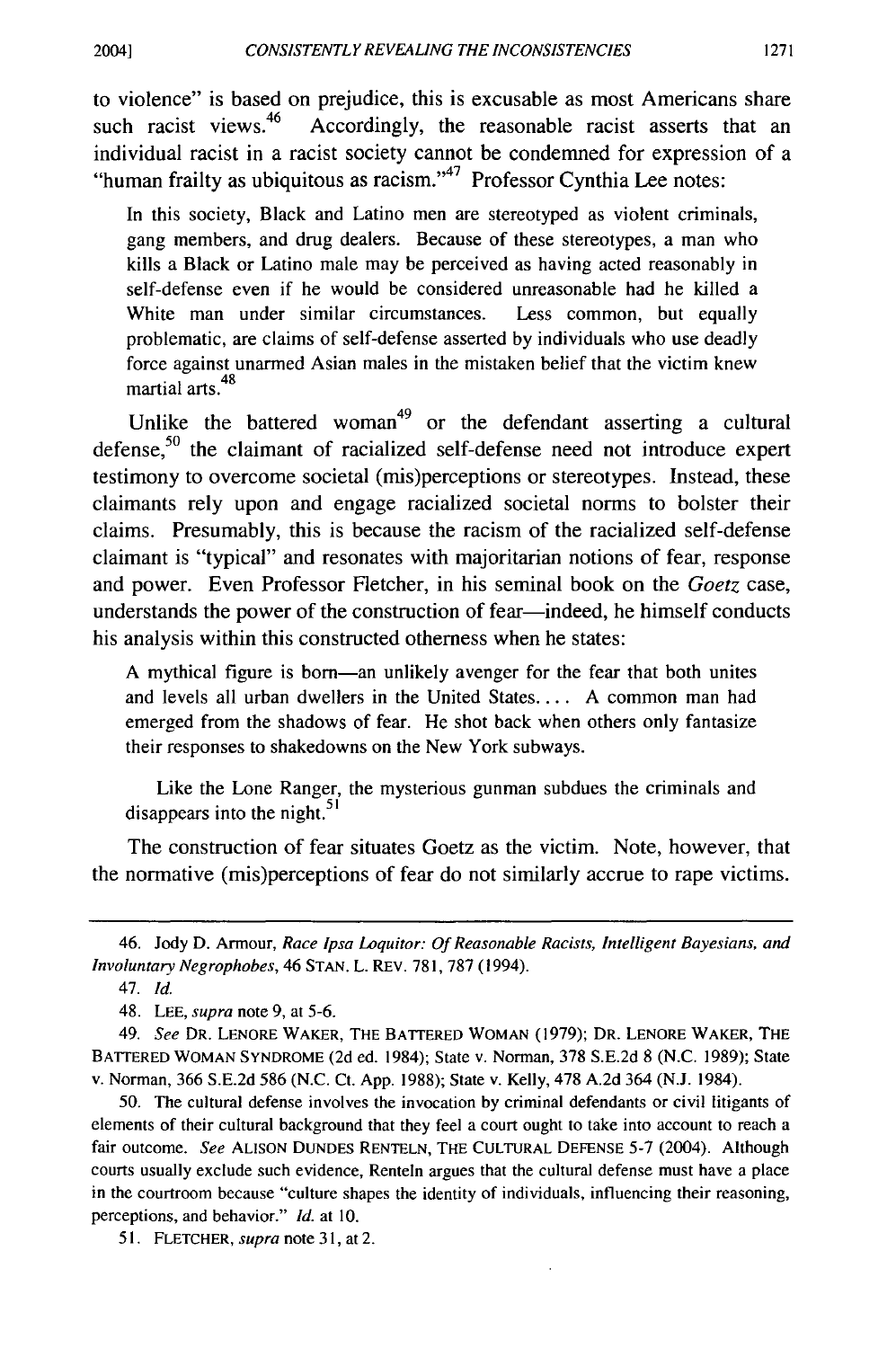Specifically, women who are victimized by sexual violence must counter normative constructs of "willing victims," "improper women" and generally the notion that women "say no while meaning yes." Additionally, according to *Alston,* the fear experienced by women in situations of sexual violence is neither pervasive nor normative—it is not general, abstract, contextual, neither sociological nor experiential—it must be precise and generated instantaneously with a discrete connection to the offense at issue.<sup>52</sup> Unlike Mr. Goetz, a victim of sexual violence cannot invoke the rhetoric of generalized or mythical fear lacking a contemporaneous genesis. The test found in the following passage from the *Goetz* opinion does not assist the rape victim, as she is *not* permitted to consider the relevant knowledge she has about her assailant in articulating the fear that prevented her resistance, nor is she permitted to ground her fear in past experiences of sexual victimization:

[W]e have frequently noted that a determination of reasonableness must be based on the "circumstances" facing a defendant or his "situation." Such terms encompass more than the physical movements of the potential assailant. ... *[T]hese terms include any relevant knowledge the defendant had about that person.* They also necessarily bring in the physical attributes of all persons involved, including the defendant. Furthermore, *the defendant's circumstances encompass any prior experiences he had which could provide a reasonable basis for a belief that another person's intentions were to injure or rob him or that the use of deadly force was necessary under the circumstances.* <sup>53</sup>

This inconsistency merits contemplation in the forum of the Criminal Law curriculum. The fear factor in cases of racialized self-defense has been construed with great breadth. Specifically, *Goetz* was able to articulate widesweeping contextual, historical, even abstracted fears. Unlike the fear required of a victim of rape, the reasonable fear of Bernhard Goetz was not discrete; rather, he was able to draw upon his past experience of being mugged, presumably by other young Black men.<sup>54</sup> To be legitimated as reasonable, Goetz's fear did not even have to find its genesis in the specific behaviors of the youths involved. Rather, as legal theorist Professor Jody Armour has stated, Goetz was able to draw upon stereotypical racial imagery which automatically (re)activates biased views of the Black youths. He writes:

<sup>52.</sup> State v. Alston, 312 S.E.2d 470 (N.C. 1984). *See infra* notes 57-97 and accompanying text.

<sup>53.</sup> People v. Goetz, 497 N.E.2d 41, 52 **(N.Y.** 1986) (emphasis added).

<sup>54.</sup> *See* WAYNER. LAFAVE, SUBSTANTIVE CRIMINAL LAW§ 10.4 n.28 (2d ed. 2003): '"he was certain that none of the youths had a gun, he had a fear based on prior experience, of being "maimed,"' he would be allowed to introduce into evidence 'any prior experiences he had which could provide a reasonable basis for [such] belief,' e.g., that a few years earlier he had been injured in a mugging."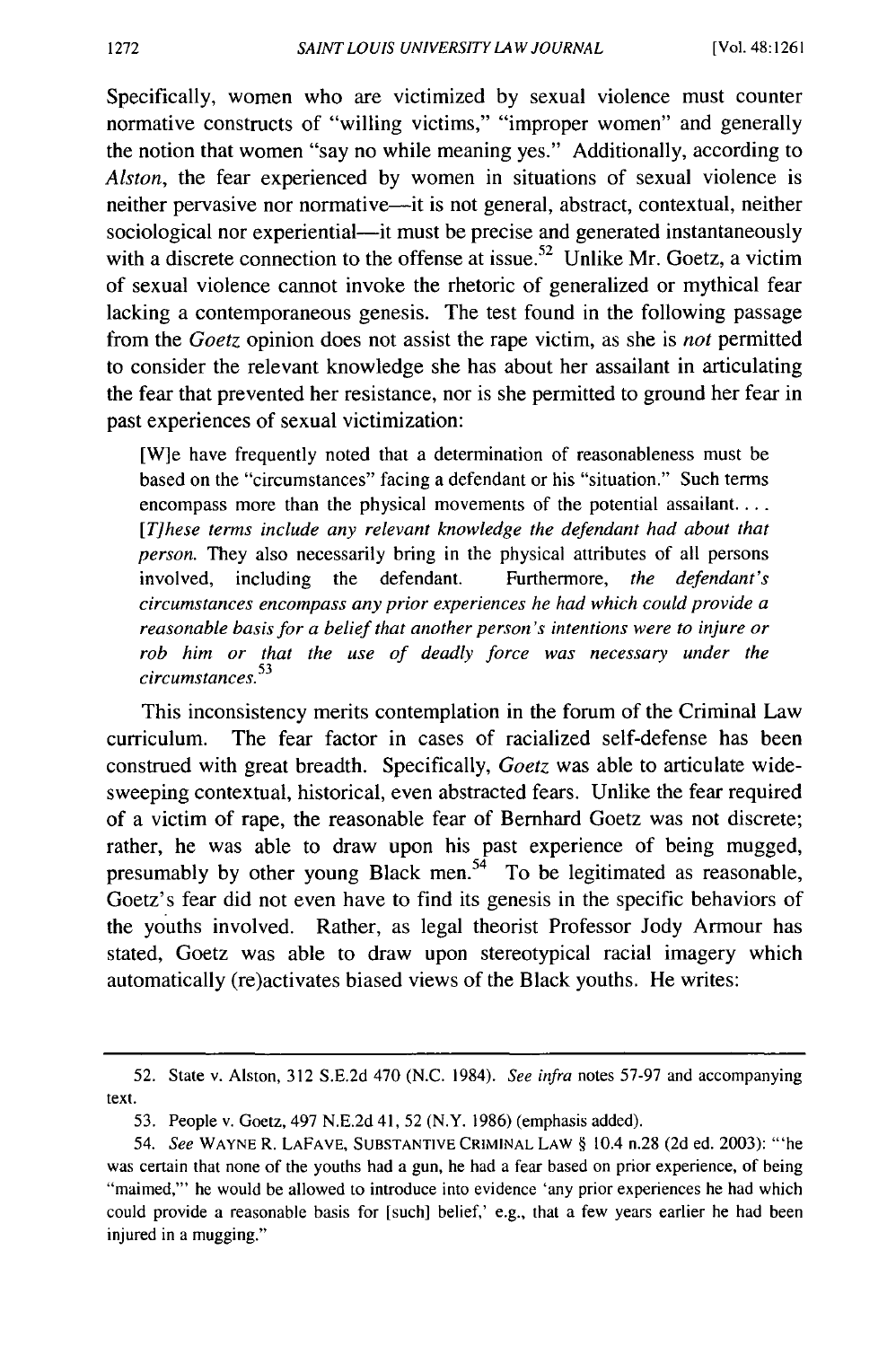This activation renders negative thoughts and *feelings* associated with that stereotype acutely accessible for social judgments about the Black victims. The decision makers may not experience these judgments as stemming from their knowledge of the Black stereotype, but instead as rational evenhanded evaluations of objective reality.<sup>55</sup>

Equally telling for the inconsistencies forming the focus of this essay, unlike the rape victim, claimants of racialized self-defense may successfully articulate a comprehensive framework for their fear so as to justify their claims for selfdefense. Such racialized fear, accordingly, can stem from familiarity with a "certain type" or the alleged fact that a previous encounter with a "similar type of person" generated reasonable fears.<sup>56</sup>

## IV. THE CONSTRUCTION OF FEAR IN RAPE DOCTRINE

One commentator has described rape as an "act of terrorism" that keeps women dependent on men.<sup>57</sup> I would add that rape is an act of violence that keeps women in their place and in fear of men. There has been much concern for the continuing role of the history of rape law as it impacts modem day articulation of the doctrine.

Crenshaw criticizes the explanation of the origin of rape laws as protecting chastity as being "an oversimplified ... and ... inadequate account" because such an explanation speaks only to white women. This point is well taken because it cautions us to look closely at how the various forms of sexual domination are played out in different types of interracial and status relationships. Chastity may be the prevailing rationale in [a] relationship [] where there is the transmission of property rights whereas in those relationships where the female herself is seen as an object of property having value, protection of one's property rights may be the dominant rationale. But when the female is neither the vessel for transmitting property rights nor the object of those rights, sexual assault lays bare the basic issue of male domination and usurpation of control over one's sexuality. This is the case whether or not one is a female of color or not.  $58$ 

<sup>55.</sup> ARMOUR, *supra* note 38, at 145-46.

<sup>56.</sup> LEE, *supra* note 9, at 137-54.

<sup>57.</sup> *See* Deirdre Davis, *The Harm That Has No Name: Street Harassment, Embodiment, and African American Women,* 4 UCLA WOMEN'S L.J. 133, 140 (1994).

<sup>58.</sup> Susan McCoin, *law and Sex Status: Implementing the Concept of Sexual Property,* 19 WOMEN'S RTS. L. REP. 237, 242 n.74 (1998) (quoting Kimberle Crenshaw, *Demarginalizing the Intersection of Race and Sex: A Black Feminist Critique of Antidiscrimination Doctrine, Feminist Theory and Anti racist Politics,* 1989 U. CHI. LEGAL F. I 39, 157 (1989)). *See also* Renee L. Jarusinsky, *Gender Difference in Perceiving Violence and Its Implication for the VAWA 's Civil Rights Remedy,* 27 FORDHAM URB. L.J. 965, 982 (2000) (focusing on the origins of rape law as originating from the concept of women as property of men: "Because wives became property of their husbands upon marriage, British common law allowed husbands to discipline their wives, but 'only blows with a switch no wider than a man's thumb were allowed.' This rule came to be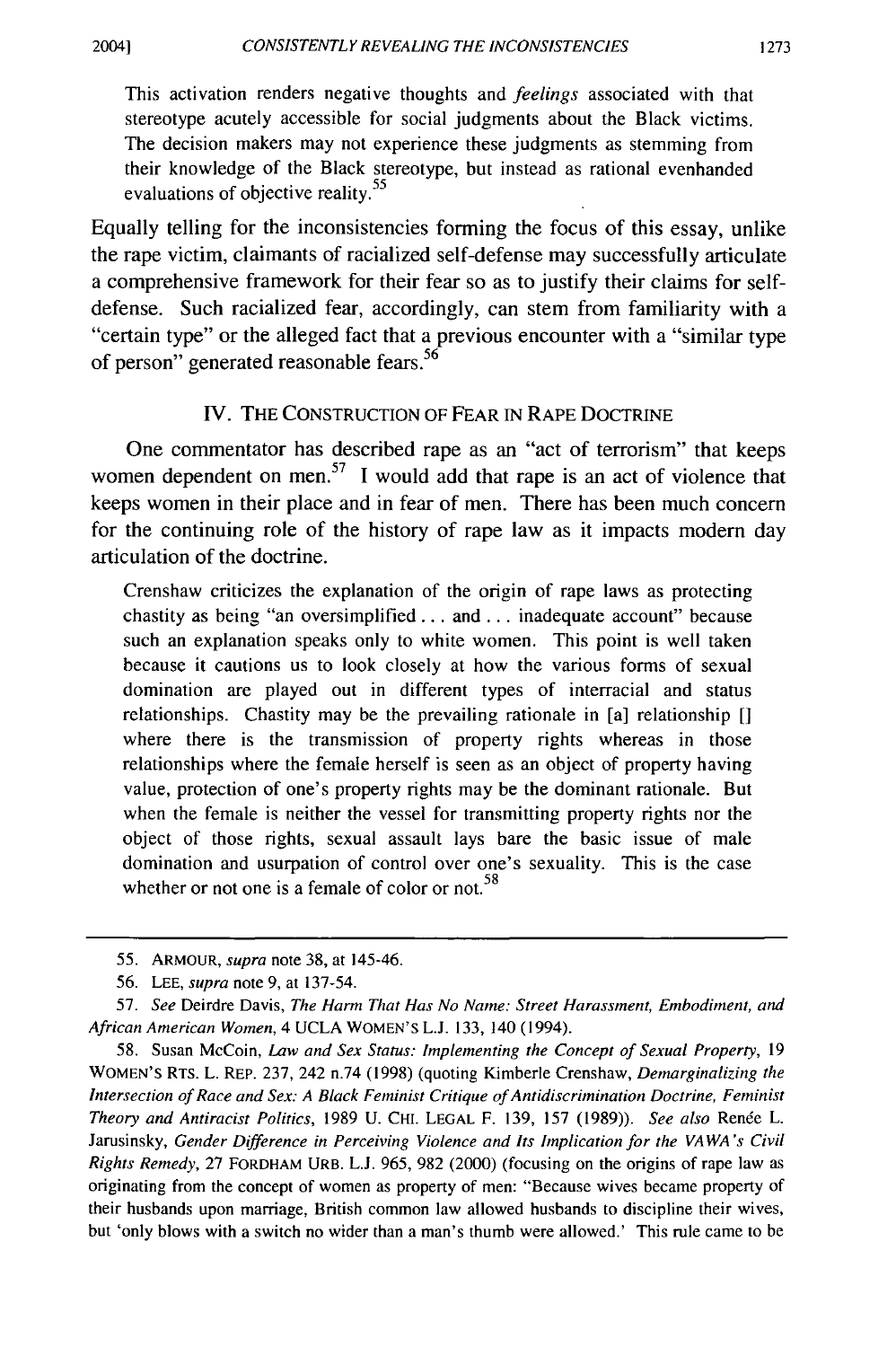Blackstone defined rape as "carnal knowledge of a woman forcibly and against her will."59 Typically, rape is defined as sexual intercourse achieved "forcibly," "against the will" of the female, or "without her consent."  $60$  Some penal provisions contain all three phrases. $61$  Thus, in general, sexual intercourse by a male with a female, who is not his wife, constitutes rape if it is committed: (1) forcibly; (2) by means of certain forms of deception; (3) while the victim is unconscious or asleep; or (4) under circumstances in which the victim is incompetent, for example by reason of age or mental incapacity, to give consent.<sup>62</sup>

Focusing on forcible rape, a successful prosecution requires proof that the female did not consent to the intercourse and that the sexual act was "by force" or "against her will." Thus, it has been held that where there is a lack of consent, but no showing of force, a forcible rape conviction is inappropriate.<sup>63</sup> The definition of "forcible" will be the focus of this section as nonconsensual intercourse is "forcible" if the male uses or *threatens to use* force likely to cause bodily harm to the female<sup>64</sup> or, in some cases, a third person.<sup>65</sup> Generally, intercourse secured by non-physical threats does not constitute forcible rape.

An inconsistency arises when considering the objective standard at the point at which non-consent and force merge. The defendant's use of force, or his threats of force, relates both to the victim's non-consent and to the overcoming of her will. Accordingly, a conviction of forcible rape can only be secured where the victim either resisted the defendant's sexual aggression and such resistance was overcome by force, or where the victim was prevented from resisting by threats to her safety.<sup>66</sup>

The victim, therefore, "must follow the natural instinct of every proud  $f$  female<sup>67</sup> to resist" the attacker to the "utmost,"<sup>68</sup> unless she is prevented from

- 60. BLACK'SLAWDICTIONARY 1267(7thed. 1999).
- 61. *See* Mo. ANN. CODE art. 27, § 462 (1988).
- 62. *See* MODEL PENAL CODE§ 2 I 3.1 (I 985); CAL. PENAL CODE§ 261 (West 1999).

known as the 'rule of thumb.' The 'rule of thumb' and a husband's right to discipline his wife were also recognized in the United States.").

<sup>59. 4</sup> WILLIAM BLACKSTONE, COMMENTARIES ON THE LAWS OF ENGLAND \*210 (1769). Carnal knowledge is sexual intercourse. Sexual penetration by the penis of the vulva is necessary to constitute rape. I MATTHEW HALE, HISTORY OF THE PLEAS OF THE CROWN 628 (1847).

<sup>63.</sup> State v. Alston, 312 S.E.2d 470 (N.C. 1984) (forcible rape conviction overturned, notwithstanding that the victim did not consent to the intercourse); Commonwealth v. Berkowitz, 641 A.2d I 161, 1164 (Pa. 1994).

<sup>64.</sup> *See* MODEL PENAL CODE § 213.1 note on status of section (Proposed Official Draft 1962).

<sup>65.</sup> Fitzpatrick v. State, 558 P.2d 630, 631 (Nev. 1977).

<sup>66.</sup> Hazel v. State, 157 A.2d 922, 925 **(Md.** 1960).

<sup>67.</sup> State v. Rusk, 424 A.2d 720, 733 (Md. 1981) (Cole, J., dissenting).

<sup>68.</sup> People v. Dohring, 59 **N.Y.** 374,383 (I 874).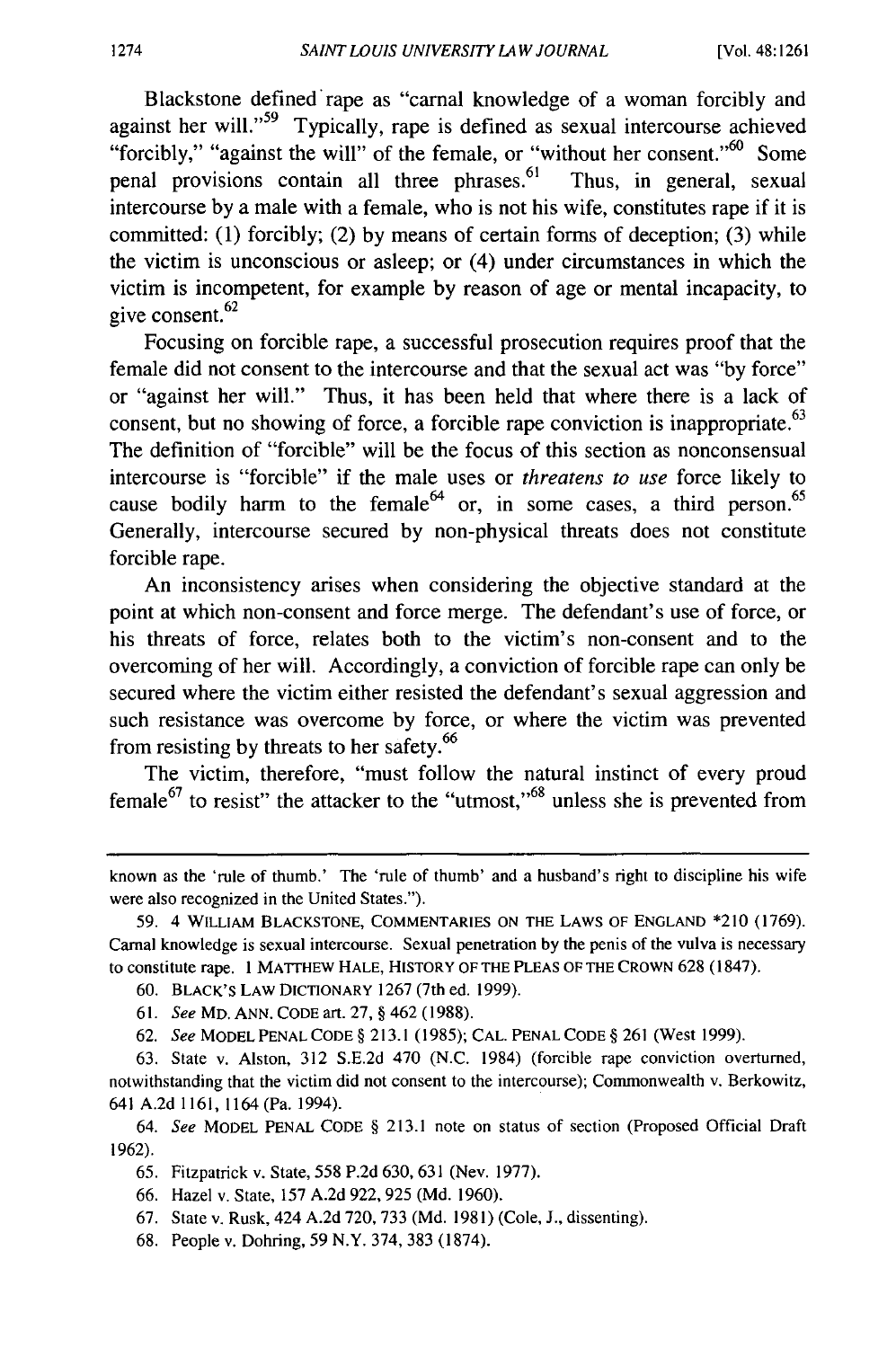doing so by serious threats to her safety. Fear, in a rape case, is not a general fear of the perpetrator; rather, it is fear of death or serious bodily harm generated by the actions of the rapist at the time of the violence.<sup>69</sup>

Despite the fact that the nonconsensual rape was itself an act of violence, courts routinely demanded further physical manifestations of violence in order for a victim to overcome skepticism about whether she actually consented.<sup>70</sup> In the absence of additional physical violence, courts also accepted that threats of such conduct would be sufficient to overcome the will to resist.<sup>71</sup> Accordingly, a rape victim could articulate a genuine fear of further battery, an assault, as evidencing her lack of consent. This threshold question of fear of force or further violence, however, has been narrowly confined by some courts as requiring an a-contextual, a-historical nexus only to the violent incident at issue in the trial. $^{72}$ 

Typically, for a forcible rape conviction to be upheld on the basis of "threat of force," as distinguished from actual force, the prosecution cannot rely on the victim's subjective fear of serious bodily harm. The subjective emotion of fear must be externally legitimized by an assessment of the threat, either physical or verbal, on an objective basis. Thus, the fear versus threat distinction in rape cases requires a two-tiered inquiry-first, what was the victim's subjective assessment and apprehension; and second, it is required that the accused undertook some conduct which placed the victim in a state where she had *reasonable* apprehension for her safety—hence, the rape victim must pass a threshold assessment of the legitimacy of her fear in the circumstances of impending sexual violence. $^{73}$ 

Note the focus on the victim. Like the doctrine for self-defense, the lens of the law is focused upon the victim, not the perpetrator. This curiosity might play a significant role in the inconsistent development of the law. The rape law resistance requirement imposes conflicting imperatives upon the victim. In order to ensure a subsequent successful prosecution, the victim, not the perpetrator, must conform to certain objective standards. Either she must act in a manner that demonstrates her lack of consent by performing resistance in such a way that it is cognizable to the court, or she must be prevented from physical resistance by objectively determined fear. Accordingly, "nonconsent

<sup>69.</sup> King v. State, 357 S.W.2d 42, 45 (Tenn. 1962).

*<sup>10.</sup> Id.* at 46; *Rusk,* 424 A.2d 720.

<sup>71.</sup> State v. Burns, 214 S.E.2d 56 (N.C. 1975), *cert. denied,* 428 U.S. 933 (1975); State v. Alston, 312 S.E.2d 470,476 (N.C. 1984).

<sup>72.</sup> *Alston,* 312 S.E.2d at 476. *See also* Susan Estrich, *Rape,* 95 YALE L.J. 1087, I I I I-12 (1986).

<sup>73.</sup> People v. Iniguez, 872 P.2d 1183, l 188 (Cal. 1994); Commonwealth v. Berkowitz, 641 A.2d 1161, 1164 (Pa. 1994). However, a forcible rape prosecution is appropriate, even if the victim's fears are unreasonable, if the accused knowingly takes advantage of her fear in order to accomplish sexual intercourse. *See Iniguez,* 872 P.2d at 1188.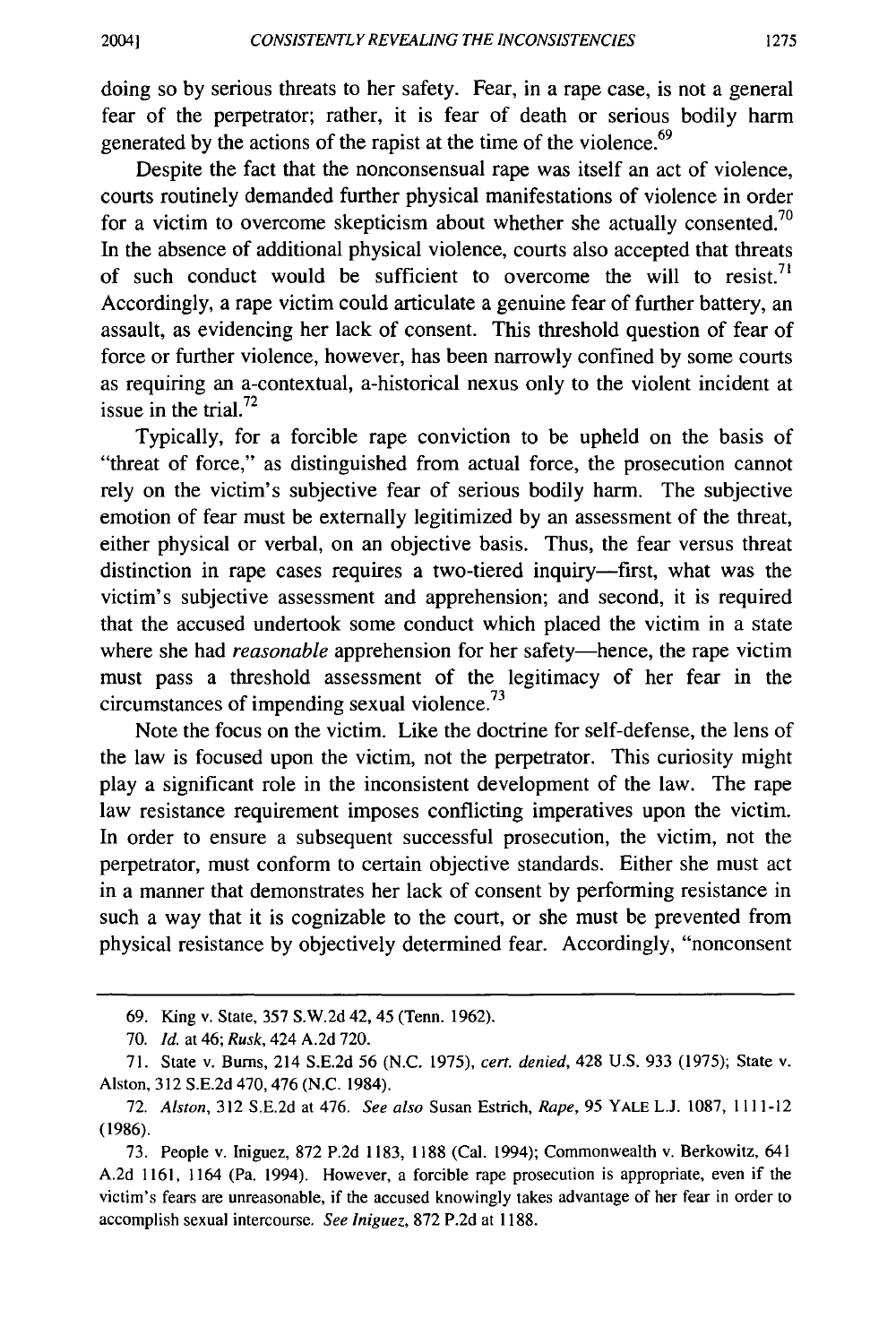and force are not synonymous."<sup>74</sup> With such law, saying "no" is insufficient, as it does not rise to the level of physicality required for resistance. Moreover, the male perpetrator must use or threaten force on the present occasion to an extent that would cause a reasonable person to fear grievous injury if she were to resist sexual intercourse. 75

Given this doctrine, who is the reasonable person experiencing the fear? If subjectivization of the objective standard were at work to the same extent as in the *Goetz*<sup>76</sup> case, the reasonable person would be a similarly situated woman. Had the reasonable woman standard been operative in  $Alston<sup>77</sup>$  the outcome would likely have been different.

Furthermore, if the race of the victim in *Alston* were different, we might well have different law from this leading case. Specifically, there are several factors that lead to a reasonably informed hypothesis that both the perpetrator and the victim in *Alston* were Black. First, if the colloquialisms<sup>78</sup> referenced by the court are any indicator, this was a case of Black-on-Black violence, which is often treated with less seriousness than Black-on-White violence.<sup>79</sup> Indeed, in cases of alleged rape, the race of both the victim and the perpetrator have historically been important to the outcome. As such, the second racial factor indicating the under-consideration of sexual violence in *Alston* is the fact that historically the harshest penalties in rape law have been reserved for Black men accused of raping White women.<sup>80</sup> Additionally, African-American

79. "African Americans are significantly more likely to be the victims of major crimes than whites.... [T]raditionally African American communities have not been plagued by too much police presence but too little: for long stretches of American history, white-dominated law enforcement organizations were altogether uninterested in investigating black-on-black crime." Angela P. Harris, *Criminal Justice as Environmental Justice,* I J. GENDER RACE & JUST. I, 19-20 (1997).

80. As Joshua Dressler points out in his casebook, "[i]t is difficult to understate the role of racism in the history of rape prosecutions. If sexism has resulted in the creation of 'boys' rules,' racism has resulted in 'whites' rules' in the enforcement and punishment of rape laws." JOSHUA DRESSLER, CASES AND MATERIALS ON CRIMINAL LAW 379 n.1 (3d ed. 2001). Furthermore, Susan Estrich states:

The death penalty for rape in this country, now unconstitutional under Coker v. Georgia, was traditionally reserved for black men who raped white women. Between 1930 and 1967, 89% of the men executed for rape in this country were black. That figure includes 36% of the black men who were convicted of raping a white woman; only 2% of the defendants convicted of rape involving any other racial combination were executed.

<sup>74.</sup> DRESSLER, *supra* note 15, § 33.04[B][l][c], at 580.

<sup>75.</sup> *Id.* 

<sup>76. 497</sup> N.E.2d 41 (N. Y. 1986). *See supra* notes 24-56 and accompanying text.

<sup>77. 312</sup> S.E.2d 470 (N.C. 1984). *See infra and supra* notes 57-97 and accompanying text.

<sup>78.</sup> Alston complained to Cottie Brown, the victim, that she had been "dogging" him and making him seem a fool. Alston also threatened Cottie Brown that he was going to "fix" her face so that her mother "could see he was not playing." State v. Alston, 312 S.E. 2d 470, 472 (N.C. 1984).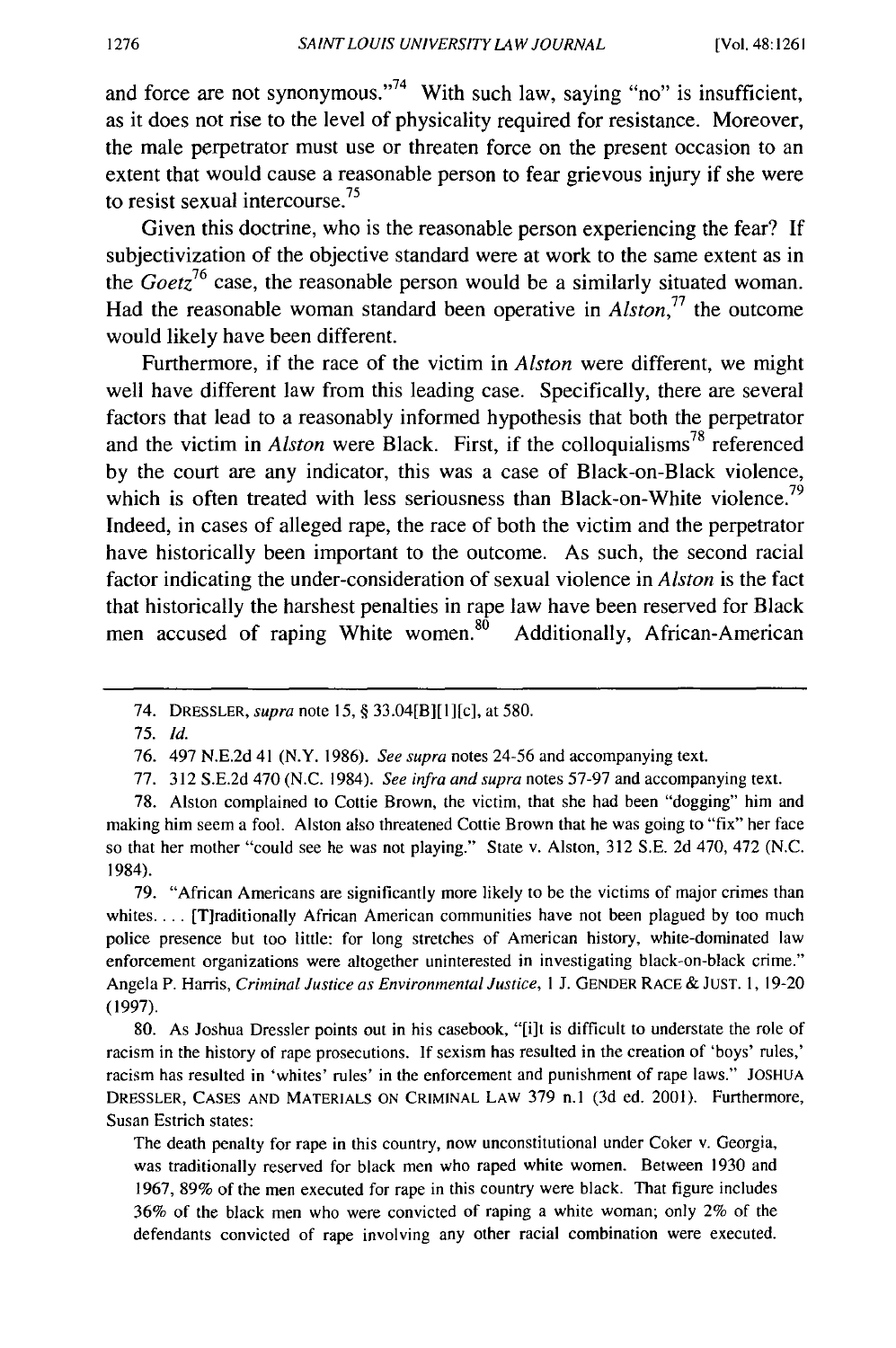women are disproportionately represented among victims of rape.<sup>81</sup> Furthermore, perpetrators typically rape women of the same race. $82$  Lastly, stereotypes of Black female sexuality operate against Black women who are stereotypically constructed a hyper-sexualized other.<sup>83</sup>

*Alston*<sup>84</sup> is a case in point. Evidence was presented to show that Alston and the victim, Cottie Brown, had been involved in an abusive relationship prior to the rape. They had lived together and, on occasion, Brown would acquiesce to sexual relations "just to accommodate" Alston's violent demands. $85$  On those occasions, the victim testified "[she] would stand still and remain entirely passive while [the accused] undressed her and had intercourse with her."<sup>86</sup>

At the time of the rape, however, they no longer lived together and the victim wanted to end the relationship but was afraid to tell Alston. On the day of the rape, Alston grabbed the victim in a parking lot and threatened to "fix her face so that her mother could see he was not playing."<sup>87</sup> When the victim agreed to walk with him if he let go, Alston did so. The two of them walked along the street as Alston spoke of their relationship. They arrived at a house belonging to Lawrence Taylor,<sup>88</sup> a friend of Alston's, where they had had sex in the past. Inside, after additional conversation, Alston asked the victim if she was "ready." The victim told him that she did not want to have sex with him,

Estrich, *supra* note 72, at 1184 n.2 (citations omitted).

8 I. *See* ANDREW E. T ASLITZ, RAPE AND THE CULTURE OF THE COURTROOM 78 (1999).

82. *See* CALLIE RENNISON, U.S. DEP'T OF JUSTICE, BUREAU OF JUSTICE STATISTICS SPECIAL REPORT, VIOLENT VICTIMIZATION AND RACE, 1993-98, at 10 (2001), http://www.ojp.usdoj.gov/bjs/pub/pdf/vvr98.pdf.

83. *See* JUAN F. PEREA ET AL., RACE AND RACES: CASES AND RESOURCES FOR A DIVERSE AMERICA (2000), for information on stereotypical depictions of Black woman as hyper-sexed. *See also* BELL HOOKS, BLACK LOOKS: RACE AND REPRESENTATION (1992); PATRICIA HILL COLLINS, BLACK FEMINIST THOUGHT (2d ed. 2000).

84. State v. Alston, 312 S.E.2d 470 (N.C. 1984).

85. *See* DRESSLER, *supra* note 15, § 33.04[B][l][c], at 579.

86. *Alston,* 312 S.E.2d at 471.

87. *Id.* at 472.

88. Because of Taylor's race and reputation on campus, it is further likely that Alston is African-American. Given the segregated society in which we live, it is probable that Alston and Taylor are both Black. Further, if Lawrence Taylor is the (in)famous "LT," he was a soon to be professional football player and any friend of his, who had just come to his house to have sex with an ex-girlfriend, was also likely "a big man on campus"-type such that Cottie Brown likely knew he would have his way given her relative powerlessness in the realm of sport, sex, gender, hierarchy and power.

Professor Wolfgang, after a systemic analysis of 1,238 rape convictions between 1945 and 1965, concluded that race was the only factor that accounted for the disparities in the imposition of the death penalty. Although the death penalty for rape is now prohibited, at least one study has found that black men convicted of raping white women continue to receive the harshest penalties.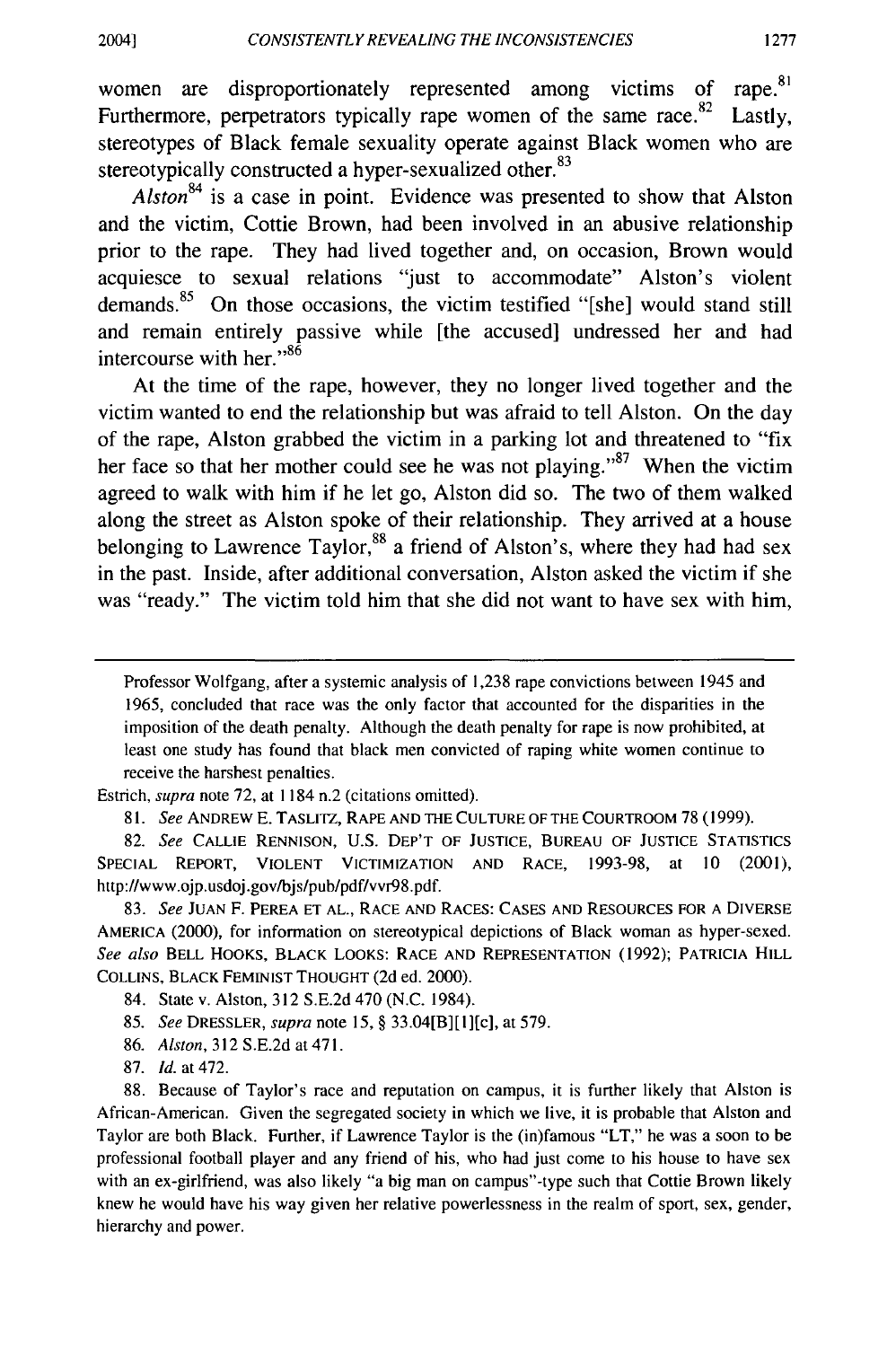but when Alston told her to lie down on a bed, she complied, after which Alston pushed her legs apart and had intercourse.<sup>89</sup>

At trial, Alston was convicted of forcible rape, but the appellate court overturned the conviction. It held that while there was sufficient evidence that the victim had not consented to the intercourse, there was no evidence that Alston *"used force or threats to overcome the will of the victim to resist the sexual intercourse.*"<sup>90</sup> Accordingly, neither the victim's historically informed contemporary *general fear* of Alston, nor his specific threats of force *not linked directly to the demand for sexual intercourse* on the present occasion, could support a forcible rape conviction. As Professor Joshua Dressler comments:

[I]n a remarkable "example of narrow time-framing and psychological naivete," the court discounted [the victim]'s reasonable fear of [the defendant] that was based on his prior use of force, and even ignored his specific threat to "fix" her face because it was not linked directly to a demand for sexual intercourse on the present occasion.<sup>91</sup>

Thus, in order to support a rape conviction, the victim will be assessed upon her *reasonable* apprehension of grievous harm. In order for this apprehension to be reasonable, the victim's fear cannot find its genesis in prior acts of violence or abuse *unrelated* to the demand for sex. There must be an ahistorical nexus between the fear factor and the threatened harm such that generalized, contextual, or societal bases for fears of sexual violence are discounted, despite the unfortunate statistics indicating the prevalence of such violence, especially against women. 92 Hence, in the *Alston* case, the accused's prior abusive behavior, his prior extractions of forced sex and his prior threats, on the same day, to "fix" the victim's face "so that her mother [would know] he was not playing," were too remote, too disconnected from the subsequent demand for sex so as to disprove the victim's claims that her will was overcome. To cause a reasonable fear, meaning fear that overcomes the will of the victim by creating an apprehension of grievous harm if the victim were to resist, the rapist will be assessed upon his use or threats of force at the instant of the sexual violation. *Altson* states:

The evidence in the present case tended to show that, shortly after the defendant met Brown at the school, they walked out of the parking lot with the

<sup>89.</sup> *Alston,* 312 S.E.2d at 472-73.

<sup>90.</sup> *Id.* at 476 (emphasis added).

<sup>91.</sup> DRESSLER, *supra* note 15, § 33.04[B][ll[c], at 579.

<sup>92.</sup> *See* DRESSLER, *supra* note 80, at 374-78. According to the Violence Against Women Survey conducted by the Department of Justice, one in six U.S. women has been a victim of a completed or attempted rape. PATRICIA TJADEN & NANCY THOENNES, U.S. DEP'T OF JUSTICE, FULL REPORT OF THE PREVALENCE, INCIDENCE, AND CONSEQUENCES OF VIOLENCE AGAINST WOMEN: FINDINGS FROM THE NATIONAL VIOLENCE AGAINST WOMEN SURVEY 13 (2000), http://www.ncjrs.org/pdffiles l/nij/183781.pdf.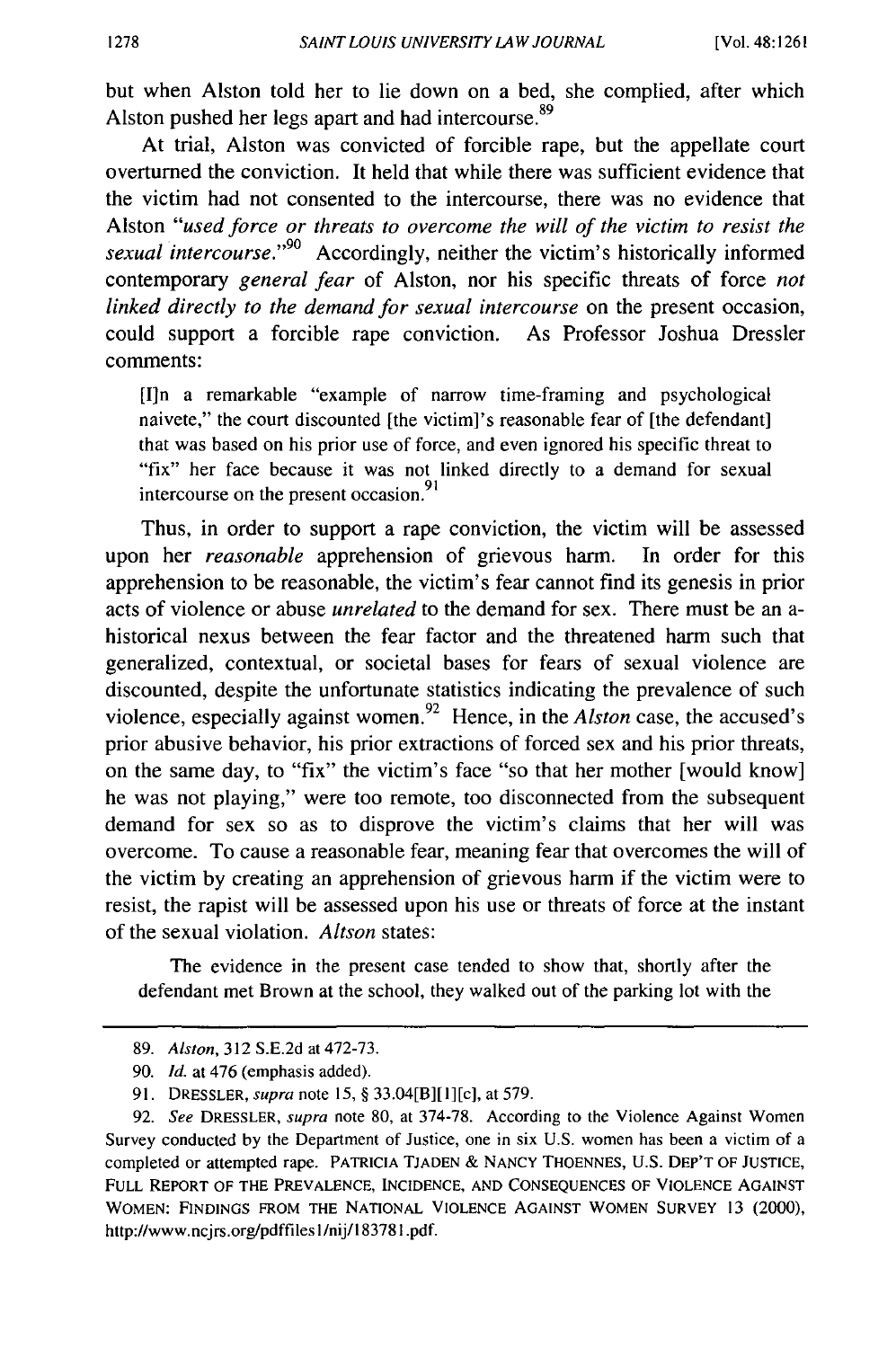defendant in front. He stopped and told Brown he was going to "fix" her face so that her mother could see he was not "playing." *This threat by the defendant and his act of grabbing Brown by the arm at the school, although they may have induced fear, appeared to have been unrelated to the act of sexual intercourse between Brown and the defendant. More important, the record is devoid of evidence that Brown was in any way intimidated into having sexual intercourse with the defendant by that threat or any other act of the defendant on June 15 .* ...

... Although Brown's general fear of the defendant may have been justified by his conduct on prior occasions, absent evidence that the defendant used force or threats to overcome the will of the victim *to resist the sexual intercourse alleged to have been rape, such general fear was not sufficient* to show that the defendant used the force required to support a conviction of rape.<sup>93</sup>

Given the understanding of Goetz's reasonable, contextualized and historically motivated fears, I ask the students why the court would not similarly subjectivize the fears of Cottie Brown. We consider the likelihood of a court adopting a reasonable sexual assault victim standard, a reasonable abused woman standard, or simply a reasonable woman standard in the circumstances. Such a re-formulation might take into account the reality of violence against women, or at least inform the objective reasonable person standard about the history of the rape victim in question. Many students express their doubts about the adoption of such standards as non-idiosyncratic and therefore as workable within the confines of the objective test.

Accordingly, rape law doctrine is driven by dominant societal norms in a way that does not accrue to the benefit of the victim of sexual violence. While racialized self-defense claimants use dominant social mores, however stereotypical, to bolster the likelihood of exoneration, women violated by rape<sup>94</sup> must counter stereotypical assumptions around both the issue of consent and fear.

An examination of the limited conceptualization of fear in traditional rape cases reveals a narrow conceptualization of the violent circumstances, and the

<sup>93.</sup> *Alston*, 312 S.E.2d at 476 (some emphasis added).

<sup>94.</sup> I recognize that men are also victims of sexual violence, both from women and men. In another forthcoming article, *The Construction of Fear: Race, Rape and Jack in the Box,* I delve further into the intersection of gender, sexual-orientation, and sexuality to analyze societal underconsideration of male-male rape, and the societal norms compelling under-reporting of femalemale sexual violence. Additionally, the prison context is an area particularly under-explored given the prevalence of sexual violence both against male and female inmates. *See* Zachary R. Dowdy, *Prison Sued in "Sex Slave" Case: Inmate Says Gangs Used Him as "Chattel,"*  NEWSDAY, Apr. 30, 2002, at A37. (Black man alleges that guards and prison officials in the Texas prison where he was imprisoned for bouncing a check ignored his allegations that he was being repeatedly raped by inmates who traded him as part of slave ring in operation by prison gangs.)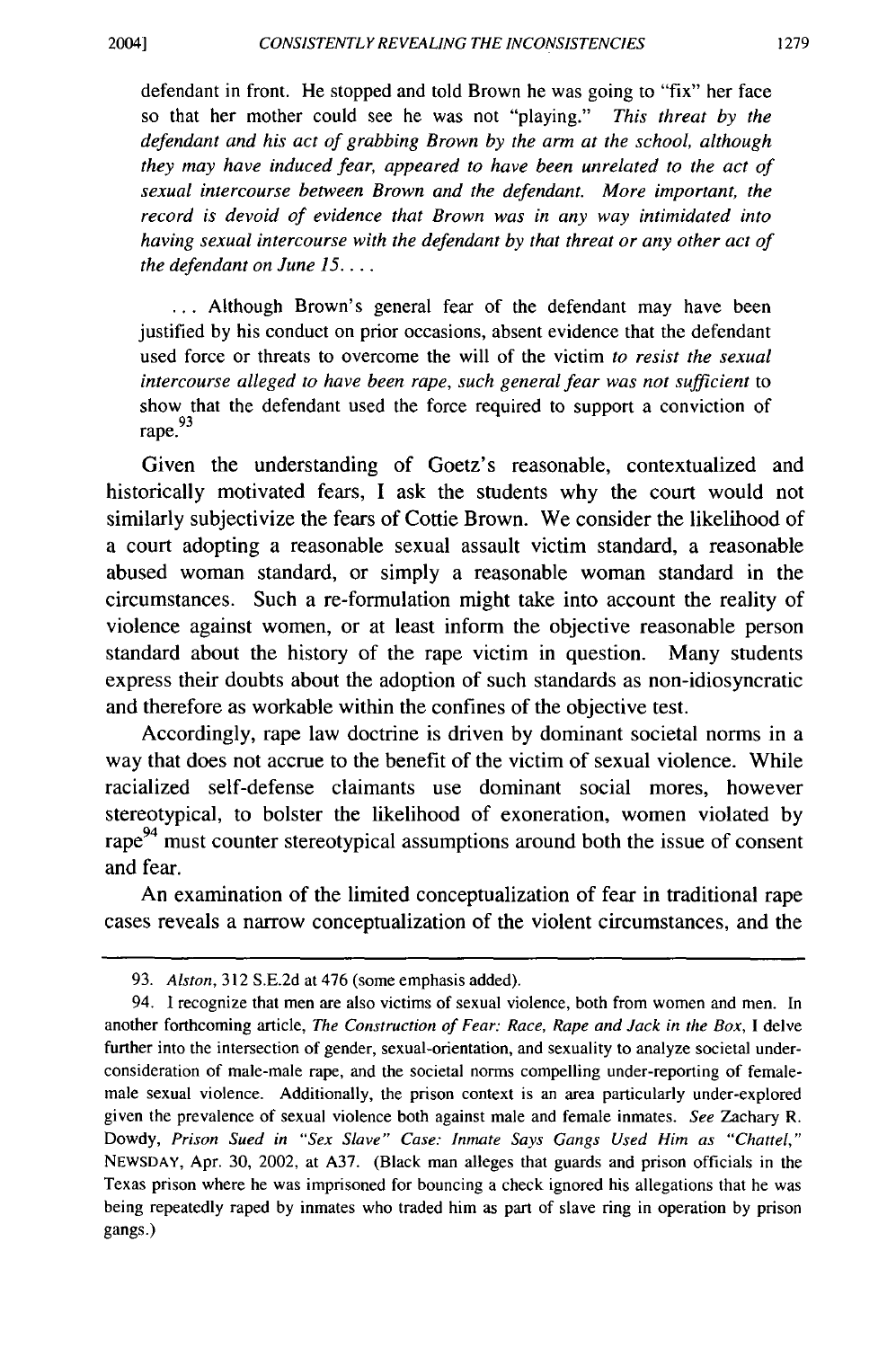gendered context confronting, the victim in question and women in general. At the other extreme, the breadth and scope of the concept of fear accepted by grand juries and courts in their considerations of cases where claims of racialized self-defense are made is so profound as to allow for abstractions well beyond the situation confronting the accused involved in a controversial killing. Susan Estrich acknowledged this dichotomy in her excellent article, *Rape,* in which she writes:

The courts' unwillingness to credit the victim's past experience of violence at the hands of the defendant stands in sharp contrast to the black letter law that a defendant's knowledge of his attacker's reputation for violence or ownership of a gun is relevant to the reasonableness of his use of deadly force in selfdefense.

That these decisions depart so straightforwardly from established criminal law doctrine is noteworthy but not unusual in the law of rape.<sup>95</sup>

Accordingly, *Alston* is consistent with doctrine that has for centuries regulated the sexual autonomy of women for the benefit of men. It is also consistent with jurisprudence that prefers some victims to others and that minimizes violence by Blacks against Blacks. The decision in *Alston* further underscores the reality facing many women—sexual violence and predation is often a fact of life. Accordingly, many quite reasonable women live in fear of such violence. Unlike the fear factor in *Goetz,* such fear is not founded upon stereotypical assessments, biases or prejudice against men. Rather, the fear of a reasonable woman is based in the reality of sexual abuse of women that is often inflicted from an early age. In the case of Cottie Brown, this was certainly not an abstraction, but her history with the perpetrator himself was the basis for her fear.

*Alston* reveals that prior instances of domestic and sexual violence or fear derived from the societal treatment of women might not inform the judge or jury of the fear the woman felt in the particular case before the court. Additionally, a prior history of violence with another man might not be relevant to the woman's fear at the moment of the rape. Per *Alston,* even a prior history of violence with the accused may be seen as uninformative to the fear factor in considering whether the victim's will was overcome. I agree with the following articulations of Professor Estrich in condemning the analysis of fear that the *Alston* court was so willing to conduct in a vacuum:

[I]t is not at all difficult to understand that a woman who had been repeatedly beaten, who had been a passive victim of both violence and sex during the "consensual" relationship, who had sought to escape from the man, who is confronted and threatened by him, who summons the courage to tell him their relationship is over only to be answered by his assertion of a "right" to sex-a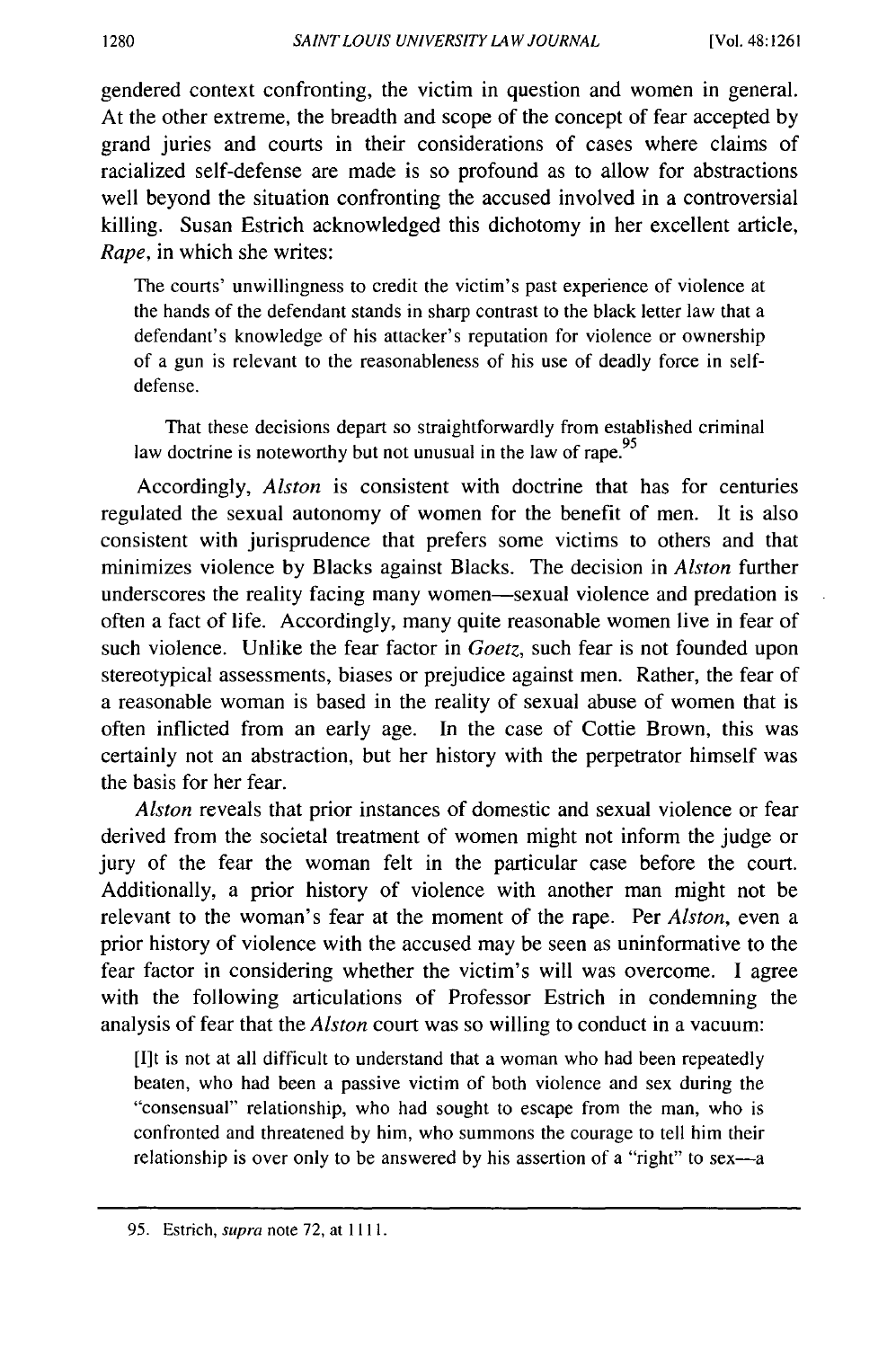1281

woman in such a position would not fight. She wouldn't fight; she might  $cry$ .... Hers is the reaction of people who have already been beaten, or who never had the power to fight in the first instance. Hers is, from my reading, the most common reaction of women to rape.<sup>96</sup>

While the students might not know it, and indeed some would recoil if they did, they mature in their appreciation of feminist legal theory and postmodern critical race theory as mechanisms for social change. In particular, the critique of objectivity of many "crit" scholars, feminists and critical race theorists in particular, is often empowering to students who sit in class stupefied by the seeming injustice of some judicial outcomes.<sup>97</sup> Many, both men and women, of all races, sense that some of the outcomes of these criminal cases are intuitively unfair or difficult to reconcile. However, until we delve into the language of the objective reasonable person, they lack the legalese to ground their sense of equity or concern for consistency.

By struggling with these inconsistencies, many students gain considerable insights irito the forces that reproduce bias in the legal system. In attempting to reconcile the inconsistent formulations and outcomes of legal tests across various doctrines, fear in the criminal law being just one example, students, often for the first time, see how the law is simultaneously one of the most powerful catalysts for societal change and how the law has contributed to the construction of societal inequity. At the very least, those resistant to such critiques recognize the basis upon which such criticisms could be made.

#### V. CONCLUSION

Both feminist legal theory and post-modem race theory reveal that constructions of gender, race, and the nexus of both, have permeated legal thought on multiple levels. Not only is doctrine affected, so too are legal discourse and basic structures of legal institutions. Noted feminist legal theorist Martha Chamallas has stated that, "[i]n a variety of contexts, legal feminists have demonstrated that gender is often inseparable from hierarchythat 'male' functions as a code word for superior, while 'female' still carries associations of inferiority."<sup>98</sup> This insight also has a race dynamic-as is demonstrated by the dichotomies of the criminal law-the hierarchy reflects White male superiority and the consequent devaluation of racialized women.<sup>99</sup> Indeed, if my speculations about the *Alston* case are correct, then Black

<sup>96.</sup> *Id.* 

<sup>97.</sup> *See* MARTHA CHAMALLAS, INTRODUCTION TO FEMINIST LEGAL THEORY 317 (2d ed. 2003) (describing the impact of gender on the law).

<sup>98.</sup> *Id.* 

<sup>99.</sup> *See generally* State v. Alston, 312 S.E.2d 470 (N.C. 1984); People v. Goetz, 497 N.E.2d 41 **(N.Y.** 1986); DRESSLER, *supra* note 80, at 51-53, 374-78.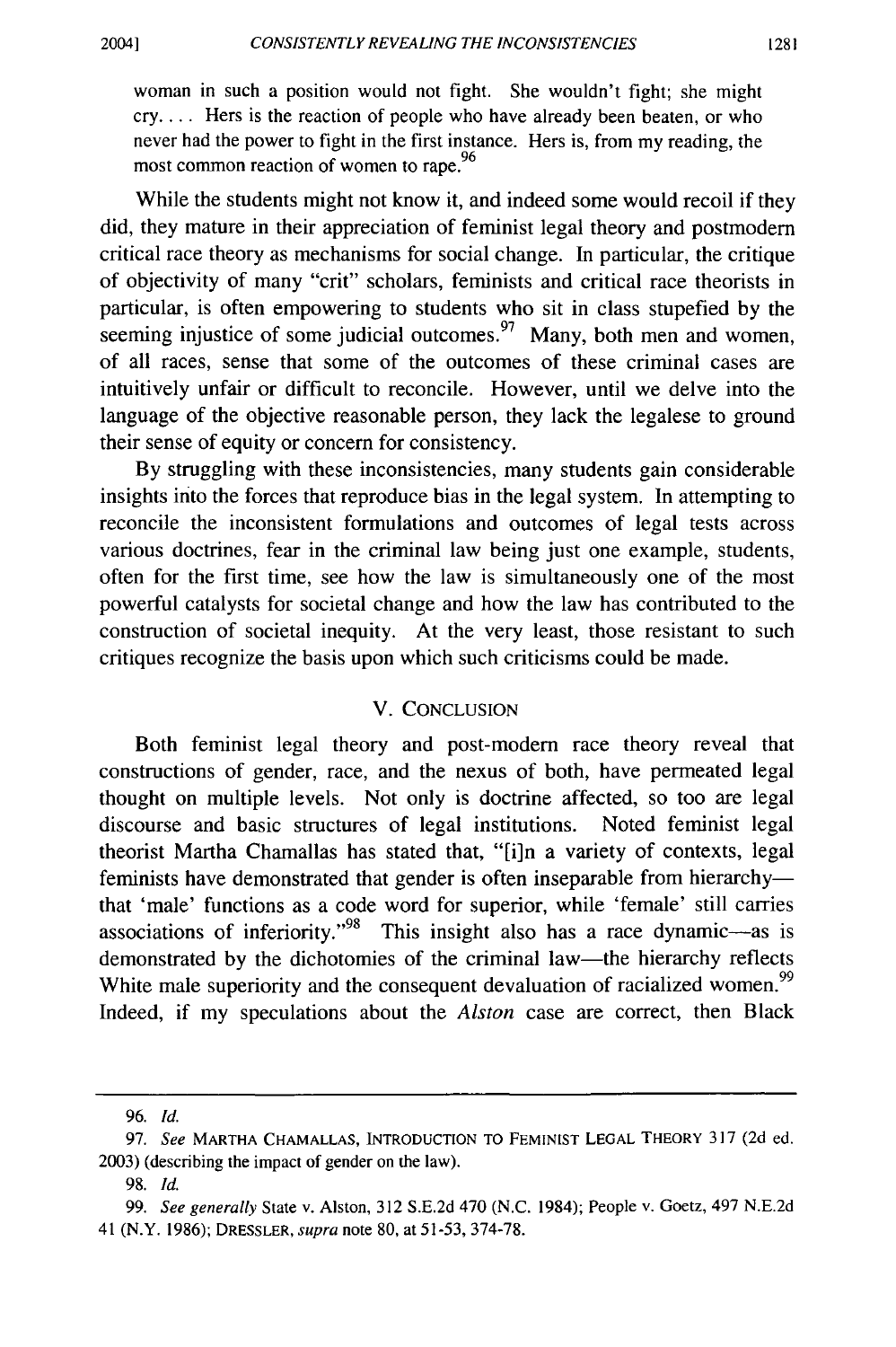feminist Angela Harris' assertions about the intersectional experience of Black women who are victims of rape is profoundly accurate.

Professor Harris asserts that the selective focus of rape laws poses a distinctive hardship for Black women who mistrust the law's racism and never benefit from the racialized prototype of White womanhood when they are victimized by Black men.<sup>100</sup> Black women have been stereotyped as naturally promiscuous<sup>101</sup> and have been denied even the nominal legal protections afforded to White women. Disentangling the gender dynamic reveals a further racialized construct, as Black men accused of raping White women have historically received greater sentences than have White men accused of the same crime. Further, Black men falsely accused of raping White women have been victimized, for instance by lynching, as "[W]hite men maintained their control over the bodies of all  $[B]$ lack people." $102$ 

The casebook that I use for Criminal Law, Joshua Dressler's *Cases and Materials on Criminal Law,* has much of this critical information buttressing the case law and statutory provisions. As students of the law, together we examine the cases and commentary and try to make sense of it all—trouble is, in the absence of the critique, explication, commentary and investigation, the law may actually make little sense. The one thing that is consistent with much of the criminal law is its inconsistency. I highlight this fact by supplementing the materials with contemporary legal issues with which the students might be familiar from the media. Long after the course is over, some students continue to forward and critique controversial criminal law matters they come across. To me, this is success, for it seems the longer we continue to engage with the subject and continue our study of the criminal law, the more we are conscious of its construction as a site which reflects our own inconsistencies and perhaps even our idiosyncrasies.

Such critical self-reflection is a task too often avoided in the interests of supposed neutrality. Situating myself within the American legal academy has allowed me the ability to explore and analyze legal doctrine without the baggage of self-serving claims of objectivity. Starting from the position that law is created allows an exciting foray into the law that is as informative and demystifying as it is empowering. Such a starting point allows for the relevance of perspective to be openly discussed in the classroom, not as nonlegal, emotional, soft considerations, but rather as important policy considerations which inform our appreciation of the law and allow for an

<sup>100.</sup> *See* Angela P. Harris, *Race and Essentialism in Feminist Legal Theory,* 42 STAN. L. REV. 581,601 (1990).

IOI. *See* Sharon Angella Allard, *Rethinking Battered Woman Syndrome: A Black Feminist Perspective,* 1 UCLA WOMEN'S L.J. 191, 196-97 (1991); Darren Lenard Hutchinson, *Ignoring the Sexualizations of Race: Heteronormativity, Critical Race Theory and Anti-Racist Politics,* 47 BUFF. L. REV. 1, 84-85 (1999).

<sup>102.</sup> Harris, *supra* note 100, at 600.